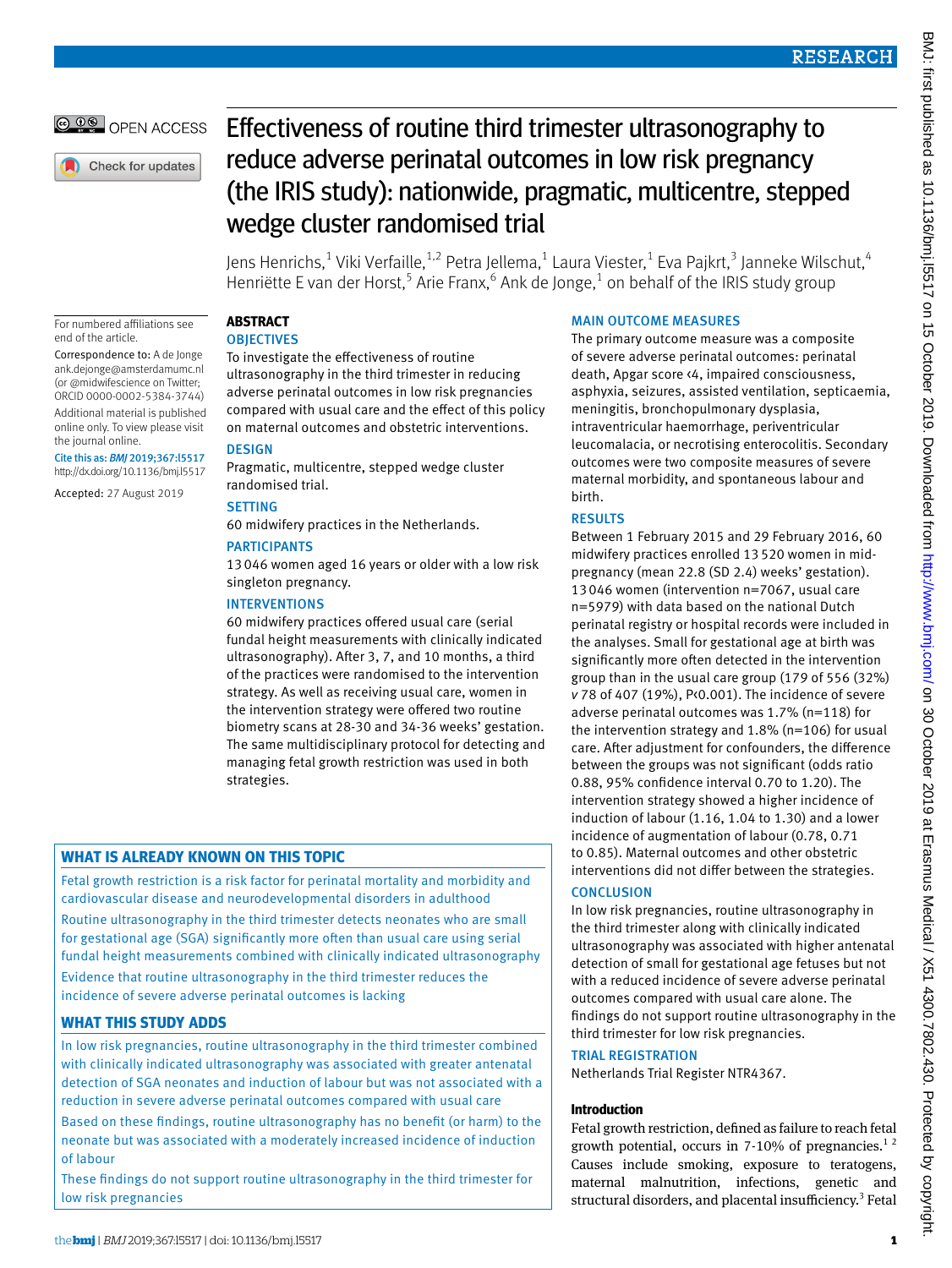growth restriction is a major risk factor for perinatal morbidity and perinatal death, including sudden intrauterine unexplained death. $3-5$  It is also associated with an increased risk of diseases in adulthood, such as neurodevelopmental and cardiovascular disorders.2 6 Monitoring fetal growth and managing suspected growth restriction are therefore key objectives of antenatal care.<sup>7</sup> The terms fetal growth restriction and small for gestational age (SGA) are often used interchangeably although they do differ.<sup>3</sup> SGA is defined as the statistical deviation of fetal size or birth weight from a population based reference, with a predefined threshold that is usually the 10th centile.<sup>8</sup> Antenatal SGA is indicated by fetal abdominal circumference or estimated fetal weight below the 10th centile.<sup>9</sup> Because fetal growth restriction is not easily measured but most often occurs in SGA fetuses,<sup>10</sup> SGA is generally used as a proxy for growth restriction. Because many SGA infants can be constitutionally small but healthy, this proxy is unsatisfactory.<sup>11</sup> To improve the detection of fetal growth restriction prenatally, repeated measurements of fetal growth are recommended.<sup>12-14</sup>

Which third trimester screening strategy is most effective in detecting fetal growth restriction is controversial. $^{11}$  <sup>15</sup> Routine ultrasonography in the third trimester detects SGA at birth more often than usual care, which comprises serial fundal height measurements combined with clinically indicated ultrasonography. Sensitivities of routine third trimester ultrasonography range from  $22\%$  to  $57\%$ .<sup>9 11 16</sup> Nevertheless, evidence based guidelines in many Western countries, including the Netherlands, do not recommend routine biometry scans in the third trimester because in previous clinical trials perinatal outcomes were not positively affected.<sup>7 14 15 17 18</sup> Also, when evaluating the introduction of a new screening programme, adverse effects, such as unnecessary medical care, should be considered.<sup>19</sup> Major limitations, however, have been identified in earlier trials.<sup>15</sup> Firstly, almost all trials were underpowered to detect clinically significant differences in severe perinatal outcomes. Secondly, in many trials, only the ultrasound screening strategy was described and the subsequent clinical management of suspected fetal growth restriction was unclear.<sup>15</sup> Biometry screening alone cannot prevent adverse perinatal outcomes unless screening is combined with effective clinical management. $^{11}$ Thirdly, the ultrasound technology used in most of the earlier randomised studies is outdated.<sup>15</sup>

The Dutch Ministry of Health considered introducing routine ultrasonography in the third trimester of pregnancy but was unable to decide on the effectiveness of this screening approach owing to lack of evidence. We therefore conducted a large pragmatic trial, the IUGR Risk Selection (IRIS) study, to evaluate the effects of offering routine ultrasonography in the third trimester to low risk pregnant women in the Netherlands. For this trial, we developed a multidisciplinary protocol based on consensus for detecting and managing suspected fetal growth restriction. $13$  We chose a cluster randomised design to roll-out the intervention and to avoid contamination bias due to the women's preferences for or against ultrasound scans.<sup>20</sup> The stepped wedge design facilitated the participation of a large number of midwifery practices, even if they had a preference for one of the screening strategies. With this design, each practice first applied usual care and then switched to offering routine ultrasonography in the third trimester at a defined moment during the study, depending on the randomisation scheme. In this stepped wedge cluster randomised trial we evaluated the effectiveness of routine ultrasonography in the third trimester combined with usual care (ie, serial fundal height measurements with clinically indicated ultrasonography) in reducing severe adverse perinatal outcomes in low risk pregnancies compared with usual care alone. Both approaches included a multidisciplinary protocol for detecting and treating fetal growth restriction. We also examined the effect of the intervention on maternal outcomes and obstetric interventions.

#### **Methods**

#### Study design and participants

The IRIS study was a nationwide, stepped wedge cluster randomised trial conducted in 60 primary care midwifery practices in the Netherlands in low risk pregnant women. The study design has been previously described.<sup>20</sup>

In the Netherlands, hospitals provide secondary and tertiary antenatal care, whereas primary care midwives are independent medical practitioners qualified to provide full maternity care for women with uncomplicated low risk pregnancies. $^{21}$  Midwifery practices were invited to participate in the IRIS study at meetings, at postgraduate courses, and through social media and professional journals.<sup>20</sup> Practices were included if the midwives had completed the postgraduate registration training in the detection of fetal growth restriction based on the guideline of the Royal Dutch Association of Midwives  $(KNOV).<sup>17</sup>$  Biometry scans were performed in sonography centres or in midwifery practices. Some sonographers worked in both primary care centres and hospitals and others worked in primary care only. Participating practices signed an agreement showing their commitment to the study protocol.

Sonographers conducted third trimester biometry according to the guidelines of the Dutch Society of Obstetrics and Gynaecology (NVOG).<sup>22 23</sup> Sonographers who participated in the IRIS study were experienced in performing biometry and held a certificate for structural anomaly screening (73% of 154 participating sonographers) or passed a biometry quality test before the trial (27%), based on four biometry scans assessed by two experienced sonographers; had successfully completed a module on fetal biometry from a national Dutch medical e-learning education programme (see [www.medicaleducation.nl](file:///\\192.168.31.5\bmj1.bmauk.net\bmj\Editorial\_content_processing\content_store\bmj\articles\research\henj050455\wip\www.medicaleducation.nl)); and used ultrasound equipment according to the standards of the Dutch Society of Obstetrics and Gynaecology.<sup>14</sup> Two independent and experienced sonographers who were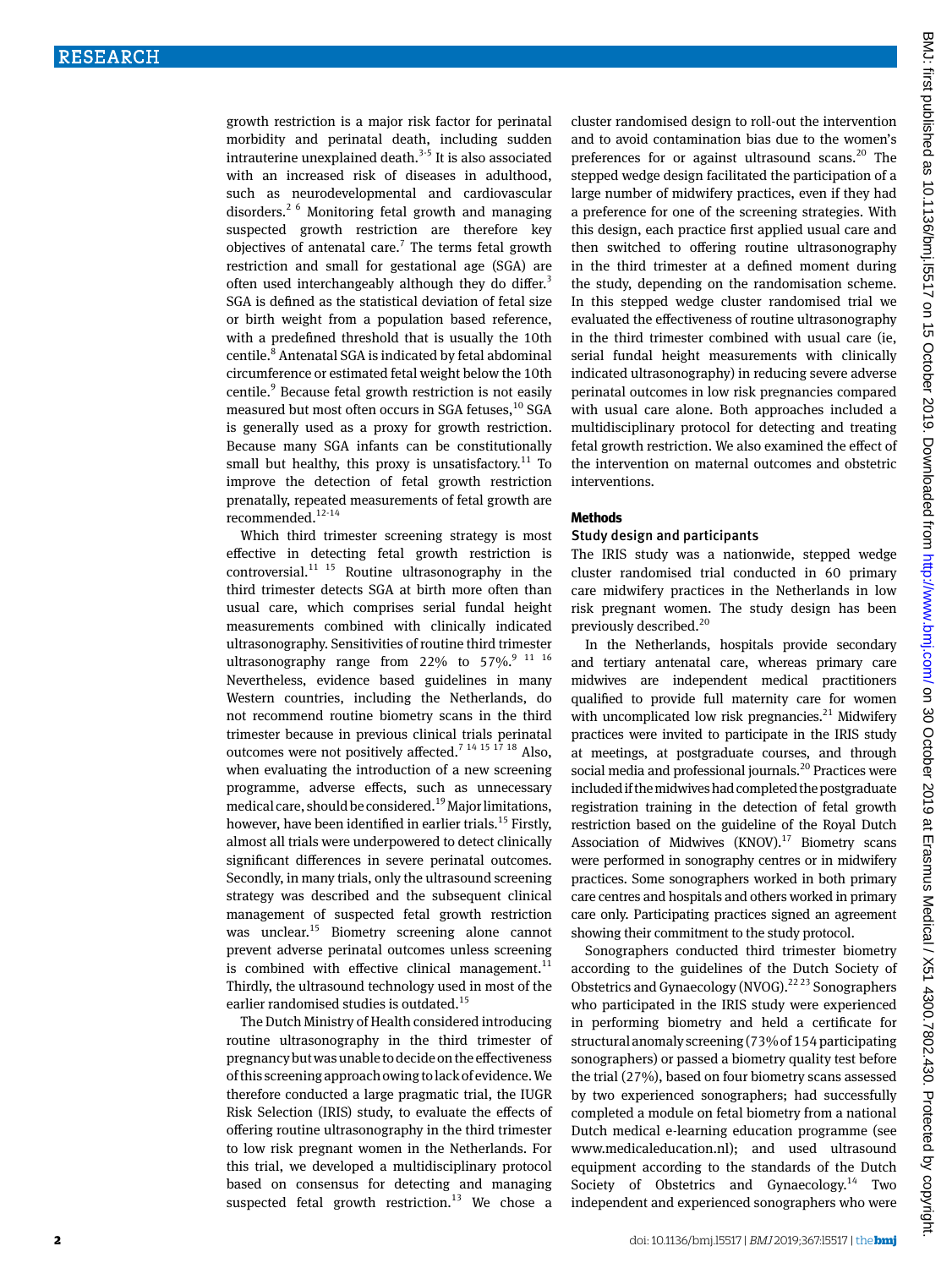board members of the Dutch Professional Organisation of Sonographers carried out quality assessments of the sonographers during the trial.

From 1 February 2015 to 29 February 2016, pregnant women in the participating midwifery practices who fulfilled the inclusion criteria were informed about the study and given a trial information leaflet by their midwife during the first consultation. After the 20 week anomaly screening had been conducted if desired, the women were invited to take part in the study. Inclusion criteria for women with a low risk pregnancy were: antenatal care in a participating midwifery practice at enrolment, age 16 years or older, a singleton pregnancy, no major obstetric or medical risk factors, and a reliable expected date of delivery based on a dating scan or a reliable first day of the last menstrual period.<sup>14</sup> Participants provided written informed consent for data usage.

The control strategy (usual care) comprised fetal growth monitored by serial fundal height measurements and ultrasonography if clinically indicated. In addition to their usual care, women in the intervention strategy received two biometry ultrasound scans in the third trimester, at 28-30 and 34-36 weeks' gestation, to detect fetal growth restriction.

#### Randomisation and masking

Midwifery practices formed the unit of cluster randomisation. At the onset of data collection on 1 February 2015 all the midwifery practices (n=60) carried out the control strategy, with a third sequentially crossing over to the intervention strategy at 3, 7, and 10 months (fig 1). Practices were stratified before randomisation into large and small practices, with the median practice size (300 women annually) as a cut-off. A stratified computer generated randomisation sequence determined the order in which practices changed from the control to intervention strategy. An independent statistician performed randomisation on anonymous data from the midwifery practices. Because of the nature of the intervention, it was not possible to blind participants, care providers, and researchers to group allocation.

#### Procedure

The logistics of the study and enrolment procedures were piloted in January 2015. The pilot data were not included in the analyses. In the intervention and control strategies, we used prenatal SGA and slow fetal abdominal growth as indicators for suspected fetal growth restriction. We defined prenatal SGA as a fetal abdominal circumference below the 10th centile based on a population based Dutch reference growth curve. $24$  Slow fetal abdominal growth was defined as a decrease in abdominal circumference of at least 20 centiles (eg, from the 70th to 50th centile, with a minimum interval of two weeks) on the Dutch reference curve.<sup>13 24</sup> A volume of amniotic fluid of less than 2 cm in the deepest vertical pocket was also an indication of suspected fetal growth restriction. In both strategies, women with suspected fetal growth restriction were referred to obstetrician led care for further diagnosis and management. Women remained in the strategy that their midwifery practice was allocated to on enrolment. In both strategies, women with suspected fetal growth restriction were referred to obstetrician led care for further diagnosis and management. Suspected fetal growth restriction was detected and managed based on a protocol specifically developed for this study in a Delphi study incorporating recommendations from national and international guidelines (see appendix  $1$ ).<sup>13 14 17 25</sup>

Information on the characteristics of the participating midwifery practices was collected by electronic survey before the start of the study in January 2015. At inclusion in the study, women completed a survey of questions on personal characteristics, anthropometric measurements, smoking status, and intake of alcohol and recreational drugs.

We retrieved clinical data on care processes, perinatal outcomes, and maternal outcomes from the database of the Netherlands Perinatal Registry (Perined), which collects healthcare data from midwife led and obstetrician led care in the Netherlands.<sup>26</sup> Data on ultrasound scans were obtained from the databases of the midwifery practices and the participating sonography centres.

For suspected severe adverse perinatal outcomes based on the Perined database, five trained research assistants retrieved detailed clinical data from hospital files using standard case report forms. Hospital files were selected in cases of perinatal death, a low Apgar score (<4) at five minutes, a birth weight less than the 2.3rd centile,<sup>27</sup> (or a birth weight between the 2.3<sup>rd</sup> and

| No of<br>practices | 1 Feb to<br>30 Apr 2015 | 1 May to<br>31 Aug 2015* | 1 Sep to<br>30 Nov 2015 | 1 Dec 2015 to<br>29 Feb 2016 |
|--------------------|-------------------------|--------------------------|-------------------------|------------------------------|
| 20 <sub>1</sub>    | 1039                    | 1568                     | 1142                    | 1225                         |
| 20                 | 1059                    | 1184                     | 1061                    | 1230                         |
| 20                 | 980                     | 1061                     | 825                     | 1146                         |

Intervention strategy (n=7372) Control strategy (n=6148)

Fig 1 | Study sample in stepped wedge cluster randomised trial, showing numbers recruited in each cluster and period. \*Crossover postponed after one month because of fewer than expected inclusions †One midwifery practice dropped out in April 2015, after the first randomisation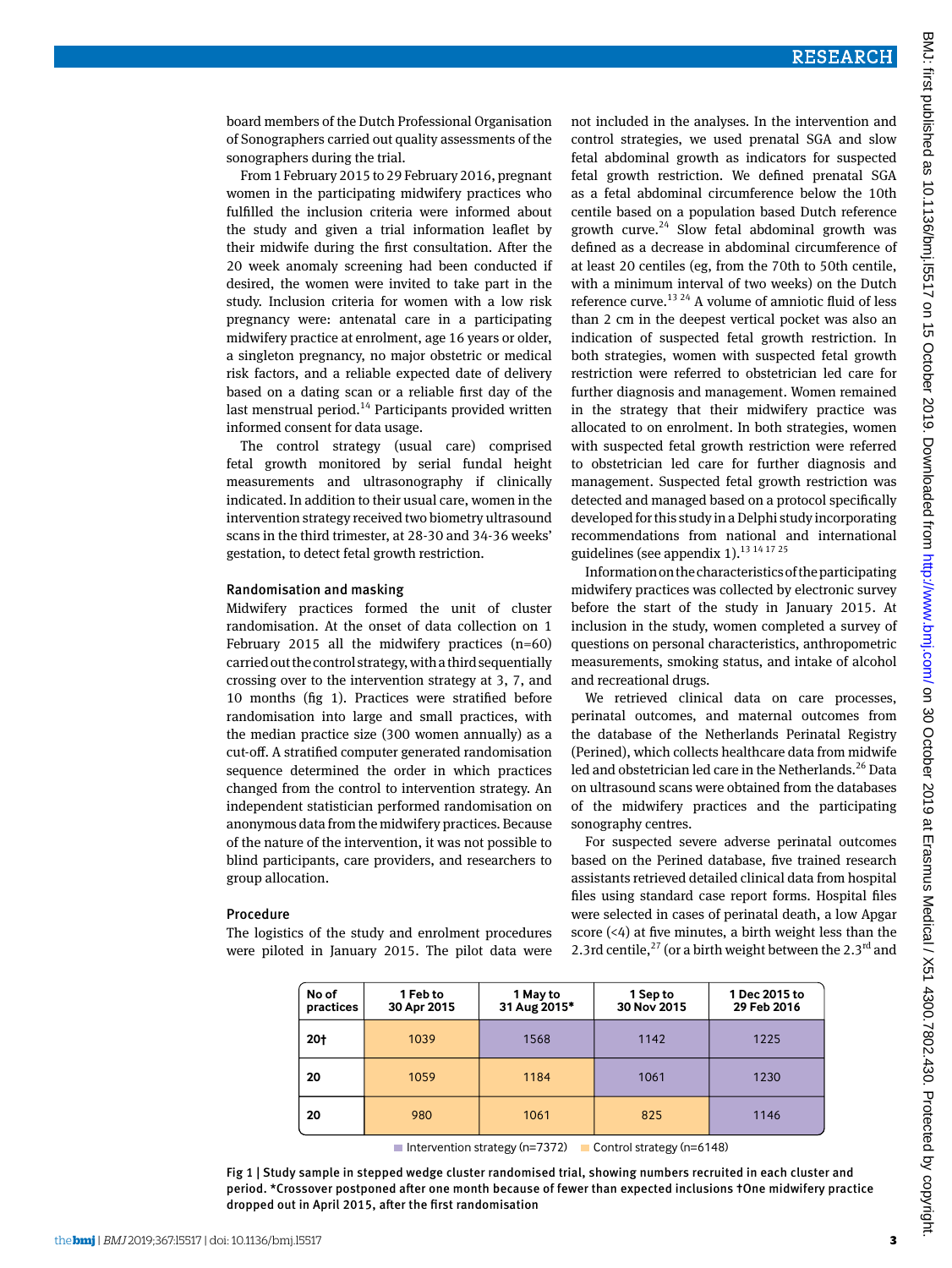5<sup>th</sup> centile and) neonatal admission for more than three days, and referral to a neonatologist if the admission data were missing or were not clearly registered in Perined. To warrant adequate retrieval of information from the neonatal records by the research assistants, an experienced neonatologist helped to operationalise the perinatal outcomes, collected using the standard case report forms.

#### **Outcomes**

The primary outcome was a dichotomous composite measure of 12 adverse perinatal outcomes occurring up to seven days after birth: perinatal death between 28 weeks' gestation and seven days after birth; Apgar score <4 at five minutes; impaired consciousness (coma, stupor, or decreased response to pain); asphyxia, with arterial base excess of cord blood less than −12 mmol/L; seizures on at least two occasions within 72 hours of birth; assisted ventilation by endotracheal tube for more than 24 hours started within 72 hours of birth; septicaemia confirmed by blood culture; meningitis confirmed by culture of cerebrospinal fluid; bronchopulmonary dysplasia requiring oxygen after 36 weeks' gestation and confirmed by radiography; intraventricular haemorrhage grade 3 or 4 confirmed by ultrasonography or autopsy; cystic periventricular leucomalacia confirmed by ultrasonography; or necrotising enterocolitis confirmed by radiography, surgery, or autopsy.

Secondary neonatal outcomes were congenital abnormalities, birth weight, gestational age, prematurity (<37 weeks' gestation), SGA at birth (birth weight <10th centile), large for gestational age (birth weight >90th centile), $^{27}$  and neonatal mortality from eight to 28 days after birth.

Two dichotomous maternal composite outcomes were defined as secondary outcomes. The first composite outcome was at least one of four maternal adverse peripartum outcomes: maternal death within 42 days of birth, hypertensive disorders or pre-eclampsia (diastolic blood pressure ≥95 mm Hg with or without proteinuria, or ≥90 mm Hg with proteinuria), postpartum haemorrhage of 1000 mL or more, or anal sphincter damage. The second composite outcome was spontaneous labour and birth, defined as a spontaneous vaginal birth with no induction or augmentation of labour, no drug pain relief, no vacuum or forceps assisted birth, and no caesarean section. Other secondary outcomes were the individual components of the perinatal and maternal composite outcomes and the secondary outcomes non-cephalic presentation at the start of labour in midwife led care and birth in midwife led or obstetrician led care.

#### Statistical analysis

Perined data suggested an incidence of 1.54% for the severe adverse perinatal composite outcome in low risk pregnant women in the Netherlands. We defined a clinically significant reduction of severe adverse perinatal outcome in the intervention strategy as 1.54% to 1.0%. With an  $\alpha$  of 5% and 80% power, inclusion of 13536 women was required. Assuming an intracluster correlation coefficient of 0.0003 based on previous literature,<sup>28</sup> and an a priori assumed average cluster size (ie, practice size of 250 women annually), we aimed to include 15000 pregnant women (7500 for each strategy) to be able to take possible clustering effects into account.<sup>20</sup>

We performed double entry analyses in a 5% sample of the hospital record forms collected. Based on the hospital records, we also calculated the number of women who received additional ultrasound and Doppler scans in obstetrician led care after they were referred for suspected fetal growth restriction by midwives because of fetal abdominal circumference below the 10th centile or slow fetal abdominal growth.

To estimate the diagnostic accuracy of the two third trimester screening strategies to detect SGA at birth (birth weight <10th centile based on the Dutch reference curve), $^{27}$  we calculated sensitivity, specificity, and positive and negative predictive values of fetal abdominal circumference below the 10th centile, slow fetal abdominal growth, or a combination of the two.<sup>29</sup> We compared sensitivity and specificity rates between the intervention and control strategies using the  $\chi^2$  test and between the scans at 28-30 weeks' gestation and 34-36 weeks' gestation in the intervention strategy using the McNemar test.

As a first step, we conducted univariable logistic regression analyses to see if routine ultrasonography in the third trimester was associated with a reduction in severe adverse perinatal outcomes and adverse secondary neonatal and maternal outcomes. Then we conducted multilevel multivariable logistic regression analyses for the dichotomous primary and secondary outcomes. For continuous secondary outcomes, we ran multivariable linear mixed models. Because of the cluster randomised design, we included midwifery practice as a random effect in the multilevel regression models. Time of inclusion, divided into four groups according to the crossover from usual care to the intervention strategy, was considered as a fixed factor. As the study condition (intervention versus usual care) and time of inclusion were strongly correlated (Pearson's r=0.73, P<0.001), indicating collinearity,  $30$ we did not include this fixed factor in the multilevel multivariable logistic (or linear) regression analyses. Also, we adjusted our main analyses for potential confounders selected a priori and based on previous literature: maternal age; body mass index; smoking, alcohol, or recreational drug use; parity; educational level; employment status; marital status; infant's sex; and size of the midwifery practice (≤300 or >300 women annually). $3132$  Analyses were performed on complete case analysis given that less than 5% of the data on confounders were missing. We performed a multilevel analysis only if the expected number of events per cluster was at least one, as advocated previously.33 We used an intention to treat approach. We then conducted a fully adjusted post hoc sensitivity analysis for the primary outcome, comparing women in the intervention strategy, who received two routine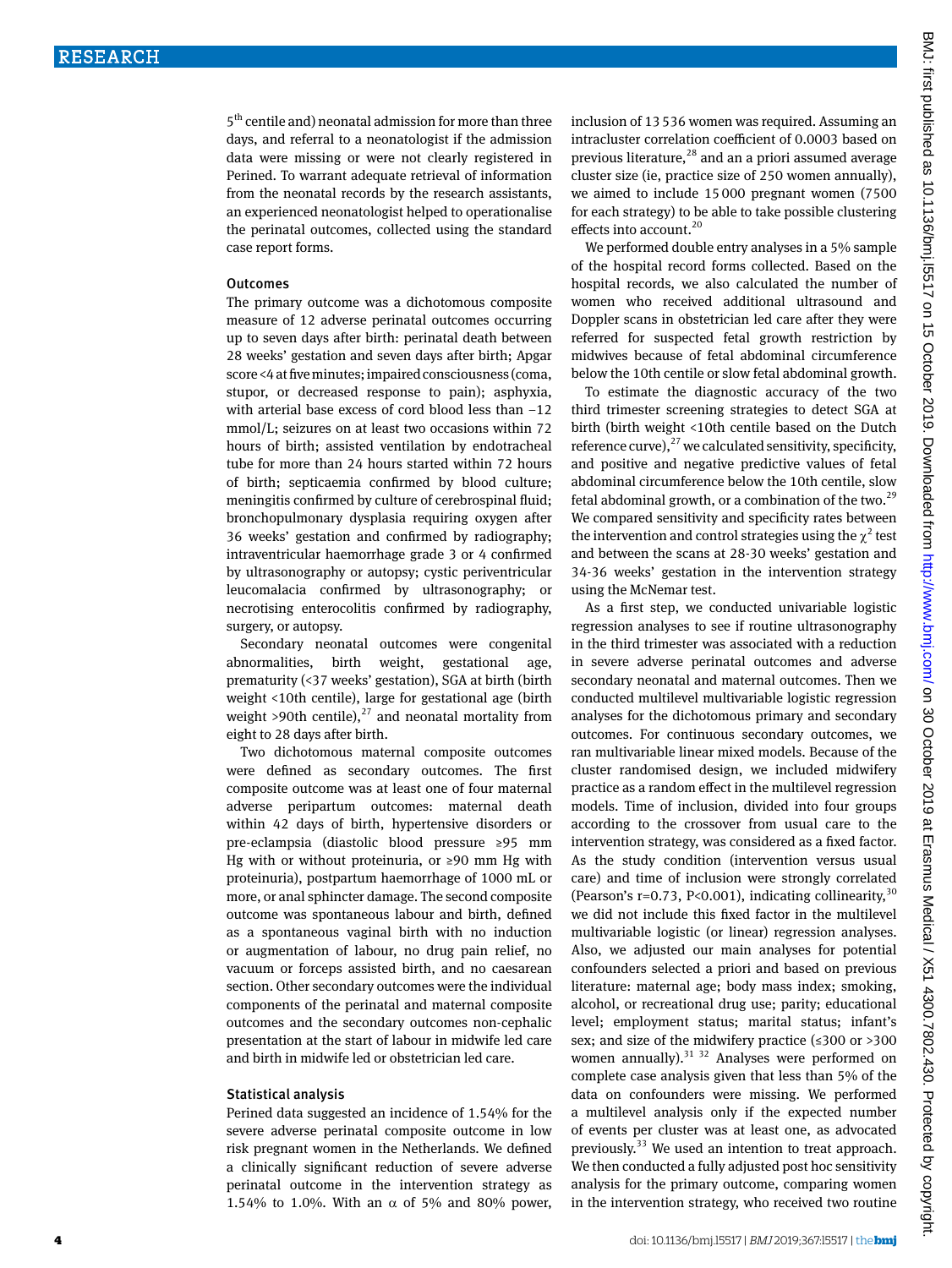ultrasound scans, with women in the control strategy, who received no ultrasound scan. Neonates born before the second routine ultrasound scan were excluded from the additional analysis. We set the level of significance at P<0.05. Statistical analyses were performed with the Statistical Package for Social Science (SPPS V.22; IBM, Chicago, IL) and R  $(V.3.4.3)$ .

#### Patient and public involvement

A patient representative was a member of the project group that drafted the grant proposal and design of the IRIS study and of the sounding board of the IRIS study providing feedback to design aspects and discussing study results. Client organisations will be involved in communicating the findings of the study to the general public.

#### **Results**

From 1 February 2015, 60 midwifery practices participated in the IRIS study (about 12% of practices in the Netherlands). Nineteen practices performed biometry scans and the others referred women to one of the 18 sonography centres involved in the study. After the first randomisation in April 2015, one midwifery practice withdrew from the study because of time constraints. The remaining 59 practices participated in the study until 29 February 2016. As recruitment was slower than anticipated, the predefined recruitment period of one year was extended, and hence the second group of midwifery practices crossed over to the intervention strategy one month later than planned (fig 1). Twenty practices provided the intervention in the second period (May to August 2015), 40 in the third period (September to November 2016), and 59 in the fourth period (December 2015 to February 2016) (fig 1).

A total of 14323 pregnant women were invited to participate in the IRIS study (fig 2). Six women did not fulfil the inclusion criteria and 797 refused to participate. The remaining 13520 women were enrolled in mid-pregnancy (mean 22.8 (SD 2.4) weeks' gestation) and provided baseline characteristics. Neonates of the participating women were born between June 2015 and August 2016. Data from 13024 (96.3%) women and neonates were linked to data in the Perined database. Data were retrieved from hospital records for 2339 cases, selected for additional in-depth data collection. In total, 13046 women with Perined data or data from hospital records, or both were included in one or more analyses, with 5979 women in the usual care strategy and 7067 women in the intervention strategy. Data on severe adverse perinatal outcomes were available for 12993 of 13046 (99.6%) women, 7040 in the intervention strategy and 5953 in the control strategy (fig 2).

Double entry analyses on hospital case report forms of 111 women were carried out. The overall incidence of error in data entry was 3.2% (2.6% for neonatal data and 3.7% for maternal data).

Table 1 shows the baseline characteristics of the participating midwifery practices. Table 2 shows the personal and clinical baseline characteristics of the participants. Women in the intervention strategy had significantly more ultrasound scans than women in the control strategy (mean 2.04 (SD 0.75) *v* 0.88 (0.96), P<0.001). For the indication biometry, the values were lower (mean 1.84 (0.82) *v* 0.72 (0.90), respectively, P<0.001). Of 5840 women (82.6% of 7067 women) in the intervention strategy, who were not referred to obstetrician led care before 37 weeks' gestation, 3.0% (n=177) did not receive a third trimester ultrasound scan. These 5840 non-referred pregnant women had a mean number of 1.91 (SD 0.8) scans for the indication biometry. Routine ultrasound scans were performed at mean gestational ages of 28.9 (SD 0.6) and 34.7 (SD 0.6) weeks. Of 5049 women (84.4% of 5979 women) receiving usual care, who were not referred to obstetrician led care before 37 weeks' gestation, 41.0% (n=2072) did not receive a third trimester ultrasound scan.

Data from hospital files on fetuses with a suspected severe adverse perinatal outcome were used to analyse the level of adherence to the multidisciplinary protocol for diagnosing and managing fetal growth restriction. Of the pregnant women (n=107) referred to obstetrician led care because of a fetal abdominal circumference below the 10th centile, 97% (74 of 76) in the intervention strategy had additional ultrasound scans compared with 97% (30 of 31 women) receiving usual care. For 103 of these 107 women, 97% (71 of 73) in the intervention strategy and 87% (26 of 30) in the usual care group had Doppler scans. For women referred for slow fetal abdominal growth (n=162), 91% (112 of 123) in the intervention strategy had additional ultrasounds compared with 90% (35 of 39) in the usual care strategy. For 132 of 162 women referred for slow fetal abdominal growth, 78% (78 of 100) in the intervention strategy and 72% (23 of 32) in the usual care strategy had Doppler scans. None of these results was significantly different between the two strategies.

Table 3 shows the diagnostic accuracy for detecting SGA at birth (birth weight <10th centile) for both screening strategies. In the intervention strategy, more SGA neonates (22%) had an abdominal circumference below the 10th centile compared with SGA neonates in the usual care strategy (13%; P<0.001). Also, in the intervention strategy, significantly more SGA neonates (32%) had an abdominal circumference below the 10th centile or slow fetal growth compared with SGA neonates in the usual care strategy (19%; P<0.001) and specificity differed significantly (90% and 97%, respectively; P<0.001) (table 3).

The overall incidence of a severe adverse perinatal composite outcome was 1.7% (n=224); 1.7%  $(n=118)$  for the intervention strategy and 1.8%  $(n=106)$  for the usual care strategy (table 4). In a multilevel multivariable logistic regression analysis, routine ultrasonography in the third trimester was not associated with a significant reduction in severe adverse perinatal composite outcome (adjusted odds ratio 0.88, 95% confidence interval 0.70 to 1.20). The post hoc sensitivity analysis showed similar results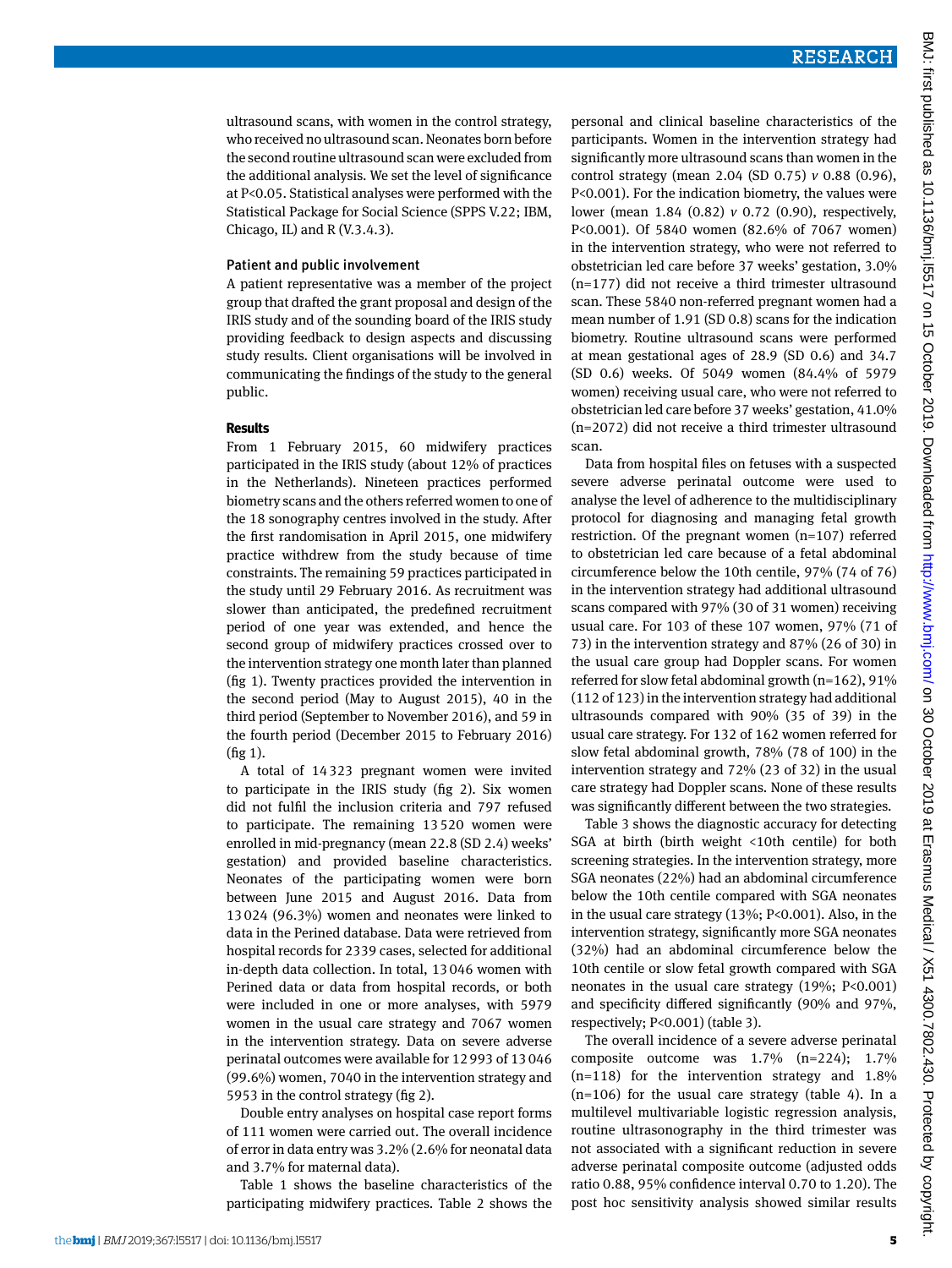

Fig 2 | Flow chart of IRIS study. \*One midwifery practice withdrew from the study before crossover to the intervention strategy (59 practices participated in the study). †For 22 women (ie, 15 women in the intervention strategy and seven women in the control strategy) with missing data in the Perined database, data were available from hospital records

(0.83, 0.59 to 1.34). Secondary neonatal outcomes were also not significantly different between the two strategies. No significant differences were found in maternal morbidity and mortality between the groups (table 5). In a multilevel multivariable logistic regression analysis, routine ultrasonography in the third trimester was not related to the composite outcome of maternal peripartum morbidity or mortality (1.06, 0.95 to 1.18), or spontaneous labour and birth (1.00, 0.92 to 1.08). Routine ultrasonography in the third trimester was not associated with medical interventions in the peripartum period, with two exceptions (table 5). In a multilevel multivariable logistic regression adjusted for confounders, routine ultrasonography in the third trimester was associated with a higher incidence of induction of labour (1.16, 1.04 to 1.30) and a lower incidence of augmentation of labour (0.78, 0.71 to 0.85). Although higher numbers of births were observed in obstetrician led care in the intervention strategy compared with usual care strategy  $(65.0\% \text{ v } 63.3\%;$  table 5), this association was not significant in a multilevel multivariable logistic regression adjusted for confounders (1.05, 0.96 to 1.14).

| Table 1   Characteristics of participating midwifery practices |                    |                                     |                    |                                                |  |  |  |  |
|----------------------------------------------------------------|--------------------|-------------------------------------|--------------------|------------------------------------------------|--|--|--|--|
|                                                                |                    | Start date of intervention strategy |                    |                                                |  |  |  |  |
| Characteristics                                                | Total ( $n=59$ )*  | 1 May 2015 (n=19)*                  |                    | 1 September 2015 (n=20) 1 December 2015 (n=20) |  |  |  |  |
| Mean (SD) No of midwives per practice                          | 5.0(2.0)           | 5.2(2.1)                            | 5.0(2.4)           | 4.9(1.7)                                       |  |  |  |  |
| Ultrasound biometry in midwifery practice (No (%))             | 19(32)             | 9(47)                               | 3(15)              | 7(35)                                          |  |  |  |  |
| Ultrasound biometry in sonography centre (No (%))              | 40(68)             | 10(53)                              | 7(85)              | /13(65)                                        |  |  |  |  |
| Mean (SD) No of women in 2013                                  | 422.2 (226.0)      | 400.3 (155.0)                       | 421.1 (252.3)      | 444.1 (261.7)                                  |  |  |  |  |
| Mean (SD) nulliparous women (%)                                | 46.7(9.0)          | 44.7(11.5)                          | 46.9(7.3)          | 48.4(7.4)                                      |  |  |  |  |
| Mean (SD) antepartum referrals to hospital care in 2013 (%)    | 37.5(11.5)         | 37.1(12.1)                          | 37.8(8.7)          | 37.6(13.7)                                     |  |  |  |  |
| Median (interquartile range) birth in midwife led care in 2013 | 88.0 (57.0; 128.0) | 83.0 (58.0; 118.0)                  | 87.5 (59.3; 128.3) | 95.5 (52.5; 139.3)                             |  |  |  |  |
| Mean (SD) home births among midwife led births in 2013 (%)     | 49.3(20.2)         | 49.6 (17.6)                         | 52.4(22.1)         | 45.9(20.8)                                     |  |  |  |  |
| Customised fundal height chartst (No (%))                      | 27(46)             | 9(47)                               | 6(30)              | 12(60)                                         |  |  |  |  |
|                                                                |                    |                                     |                    |                                                |  |  |  |  |

\*One practice dropped out in April 2015.

†None reported use of non-customised charts for fundal height measurements.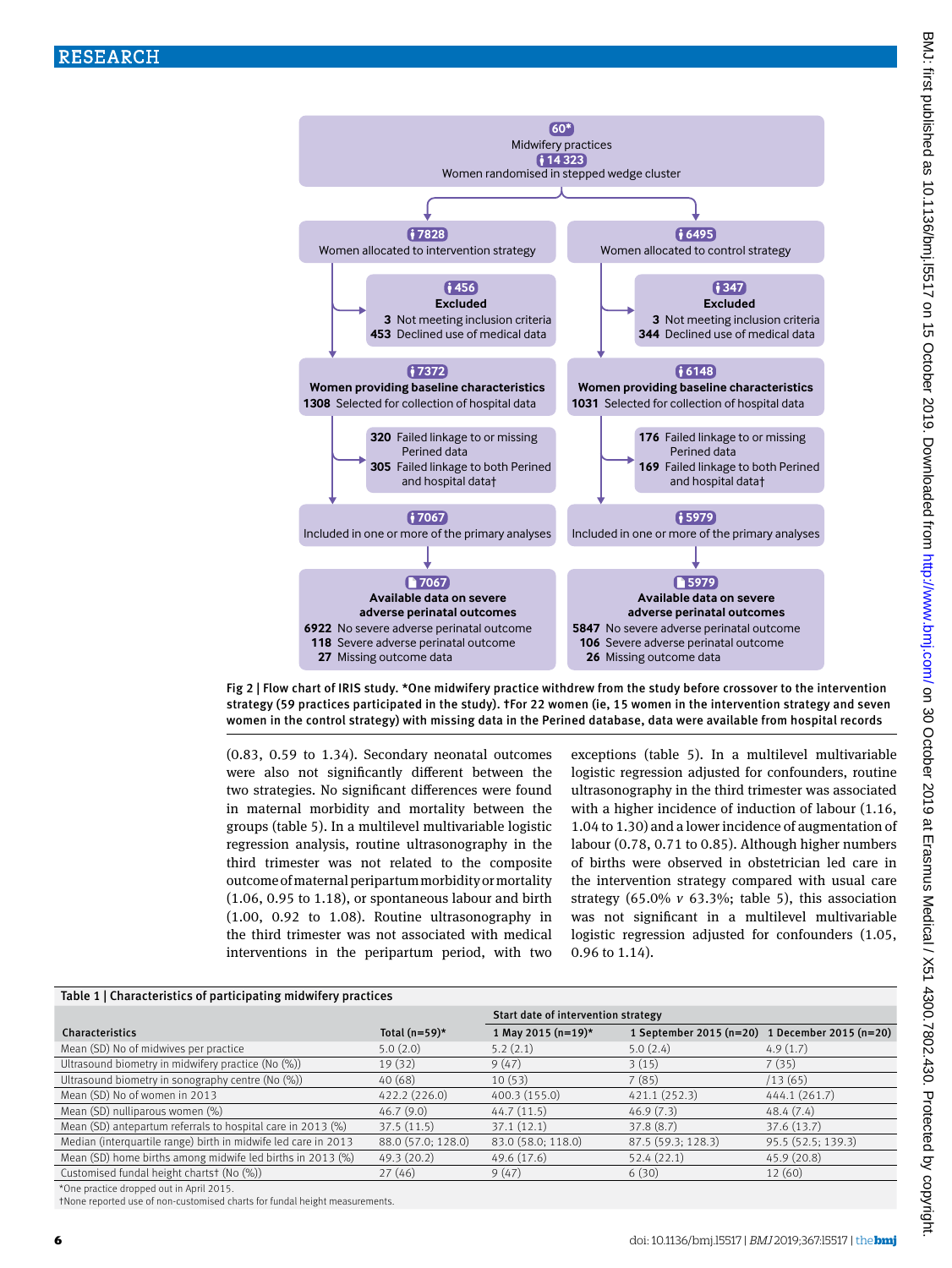| Table 2   Personal and baseline characteristics of participants. Data are numbers (percentages) unless stated otherwise |                                                                                      |                          |                          |  |  |  |
|-------------------------------------------------------------------------------------------------------------------------|--------------------------------------------------------------------------------------|--------------------------|--------------------------|--|--|--|
| Characteristics*                                                                                                        | Intervention strategy ( $n=7067$ ) Control strategy ( $n=5979$ ) Total ( $n=13046$ ) |                          |                          |  |  |  |
| Parity:                                                                                                                 |                                                                                      |                          |                          |  |  |  |
| Nulliparous                                                                                                             | 3368 (47.7)                                                                          | 2928 (49.0)              | 6296 (48.3)              |  |  |  |
| Multiparous                                                                                                             | 3632 (51.4)                                                                          | 3004 (50.2)              | 6636 (50.9)              |  |  |  |
| Missing                                                                                                                 | 67(0.9)                                                                              | 47(0.8)                  | 114(0.9)                 |  |  |  |
| Mean (SD) maternal age (years)                                                                                          | 31.0(4.5)                                                                            | 31.0(4.3)                | 31.0(4.4)                |  |  |  |
| Body mass index:                                                                                                        |                                                                                      |                          |                          |  |  |  |
| < 18.5                                                                                                                  | 232(3.3)                                                                             | 185(3.1)                 | 417(3.2)                 |  |  |  |
| 18.5-25.0                                                                                                               | 4583 (64.9)                                                                          | 4025 (67.3)              | 8608 (66.0)              |  |  |  |
| >25.0                                                                                                                   | 2149 (30.4)                                                                          | 1707 (28.5)              | 3856 (29.6)              |  |  |  |
| Missing                                                                                                                 | 103(1.5)                                                                             | 62(1.0)                  | 165(1.3)                 |  |  |  |
| Ethnicity:                                                                                                              |                                                                                      |                          |                          |  |  |  |
| Dutch                                                                                                                   | 5096 (72.1)                                                                          | 4684 (78.4)              | 9780 (75.0)              |  |  |  |
| Other Western                                                                                                           | 766 (10.8)                                                                           | 576 (9.6)                | 1342 (10.3)              |  |  |  |
| Non-Western                                                                                                             | 1202 (17.0)                                                                          | 714 (11.9)               | 1916 (14.7)              |  |  |  |
| Missing                                                                                                                 | 3(0.0)                                                                               | 5(0.1)                   | 8(0.1)                   |  |  |  |
| Education:                                                                                                              |                                                                                      |                          |                          |  |  |  |
| High                                                                                                                    | 3770 (53.3)                                                                          | 3190 (53.4)              | 6960 (53.3)              |  |  |  |
| Medium                                                                                                                  | 2450 (34.7)                                                                          | 2115 (35.4)              | 4565 (35.0)              |  |  |  |
| Low                                                                                                                     | 700 (9.9)                                                                            | 588 (9.8)                | 1288 (9.9)               |  |  |  |
| Missing                                                                                                                 | 147(2.1)                                                                             | 86 (1.4)                 | 233(1.8)                 |  |  |  |
| Work status:                                                                                                            |                                                                                      |                          |                          |  |  |  |
| Employed                                                                                                                | 5763 (81.5)                                                                          | 5043 (84.3)              | 10806 (82.8)             |  |  |  |
| Unemployed                                                                                                              | 1188 (16.8)                                                                          | 863 (14.4)               | 2051 (15.7)              |  |  |  |
| Missing                                                                                                                 | 116(1.6)                                                                             | 73(1.2)                  | 189(1.4)                 |  |  |  |
| Marital status:                                                                                                         |                                                                                      |                          |                          |  |  |  |
| Married or cohabiting                                                                                                   |                                                                                      |                          |                          |  |  |  |
| Not cohabiting                                                                                                          | 6457 (91.4)<br>352(5.0)                                                              | 5604 (93.7)<br>198 (3.3) | 12061 (92.4)<br>550(4.2) |  |  |  |
| Single                                                                                                                  | 167(2.4)                                                                             | 121(2.0)                 |                          |  |  |  |
| Missing                                                                                                                 | 91(1.3)                                                                              | 56 (0.9)                 | 288(2.2)                 |  |  |  |
| Maternal smoking, alcohol use, or recreational drug use:                                                                |                                                                                      |                          | 147(1.1)                 |  |  |  |
|                                                                                                                         |                                                                                      | 1956(32.7)               |                          |  |  |  |
| Yes<br>No                                                                                                               | 2283 (32.3)                                                                          | 4004 (67.0)              | 4239 (32.5)              |  |  |  |
|                                                                                                                         | 4759 (67.3)                                                                          |                          | 8763 (67.2)              |  |  |  |
| Missing                                                                                                                 | 25(0.4)                                                                              | 19(0.3)                  | 44(0.3)                  |  |  |  |
| Smoking during pregnancy:                                                                                               |                                                                                      |                          |                          |  |  |  |
| Yes                                                                                                                     | 1003 (14.2)                                                                          | 835 (14.0)               | 1838 (14.1)              |  |  |  |
| No                                                                                                                      | 6048 (85.6)                                                                          | 5129 (85.8)              | 11 177 (85.7)            |  |  |  |
| Missing                                                                                                                 | 16(0.2)                                                                              | 15(0.2)                  | 31(0.2)                  |  |  |  |
| Alcohol consumption during pregnancy:                                                                                   |                                                                                      |                          |                          |  |  |  |
| Yes                                                                                                                     | 1679 (23.8)                                                                          | 1481 (24.8)              | 3160 (24.2)              |  |  |  |
| No                                                                                                                      | 5362 (75.9)                                                                          | 4482 (75.0)              | 9844 (75.5)              |  |  |  |
| Missing                                                                                                                 | 26(0.4)                                                                              | 16(0.3)                  | 42(0.3)                  |  |  |  |
| Recreational drug use during pregnancy:                                                                                 |                                                                                      |                          |                          |  |  |  |
| Yes                                                                                                                     | 86(1.2)                                                                              | 70(1.2)                  | 156(1.2)                 |  |  |  |
| No                                                                                                                      | 6963 (98.5)                                                                          | 5896 (98.6)              | 12859 (98.6)             |  |  |  |
| Missing                                                                                                                 | 18(0.3)                                                                              | 13(0.2)                  | 31(0.2)                  |  |  |  |
| Medical indication for fetal ultrasound determined at inclusion:                                                        |                                                                                      |                          |                          |  |  |  |
| Yes                                                                                                                     | 1324 (18.7)                                                                          | 1121 (18.7)              | 2445 (18.7)              |  |  |  |
| No                                                                                                                      | 5743 (81.3)                                                                          | 4858 (81.3)              | 10601 (81.3)             |  |  |  |
| Type of medical indications determined at inclusion:                                                                    |                                                                                      |                          |                          |  |  |  |
| Fundal height measurements unreliable*                                                                                  | 137(1.9)                                                                             | 119(2.0)                 | 256(2.0)                 |  |  |  |
| Previous SGA neonate*                                                                                                   | 176(2.5)                                                                             | 161(2.7)                 | 337(2.6)                 |  |  |  |
| Other (not biometry related) indicationt                                                                                | 1012 (14.3)                                                                          | 844 (14.1)               | 1856 (14.2)              |  |  |  |
| Fetal sex:                                                                                                              |                                                                                      |                          |                          |  |  |  |
| Female                                                                                                                  | 3480 (49.2)                                                                          | 2923 (48.7)              | 6403 (48.9)              |  |  |  |
| Male                                                                                                                    | 3585 (50.7)                                                                          | 3055 (50.9)              | 6640 (50.9)              |  |  |  |
| Missing                                                                                                                 | 2(0)                                                                                 | 1(0)                     | 3(0)                     |  |  |  |

SGA=small for gestational age (birth weight <10th centile according to Dutch birth weight curve).<sup>2</sup>

\*Percentages do not always add up to 100% because of combinations of multiple medical indications for ultrasonography in one pregnancy.

†Other clinical indications for ultrasonography.

#### **Discussion**

In this large, pragmatic, nationwide, stepped wedge cluster randomised trial in low risk pregnant women, using a multidisciplinary protocol for detecting and managing fetal growth restriction, routine ultrasonography in the third trimester improved prenatal detection of neonates who were small for gestational age (SGA) compared with usual care. But this approach did not result in a significantly lower incidence of severe adverse perinatal outcomes. Routine ultrasonography was not associated with significantly improved secondary neonatal outcomes or secondary maternal composite peripartum outcomes. Routine ultrasonography was associated with a higher incidence of induction of labour.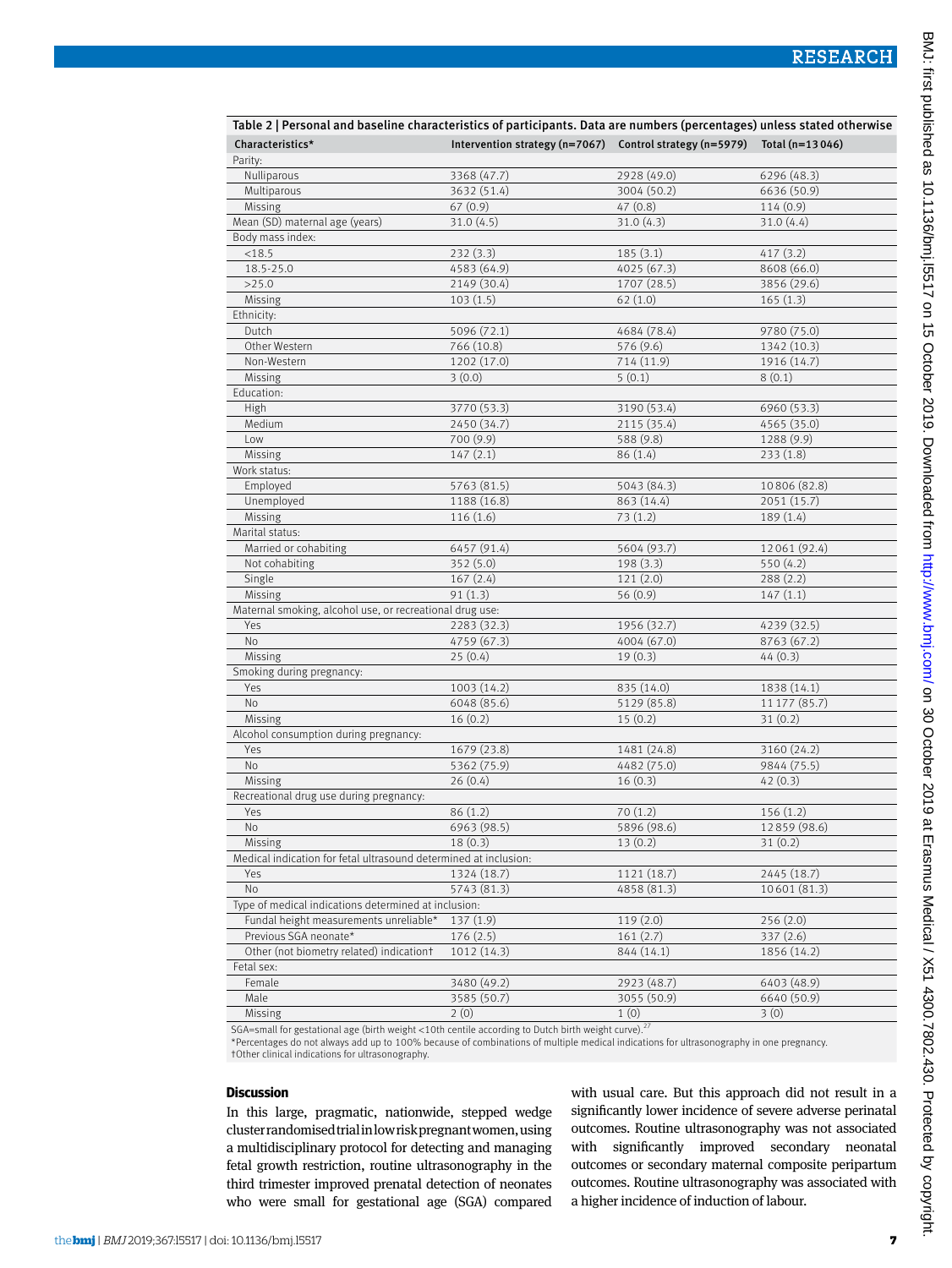| Table 3   Diagnostic accuracy of two screening strategies with small for gestational age (SGA) at birth as outcome                                                                                              |                                     |                      |                                              |                      |                                                                    |                          |                                                                    |                      |
|-----------------------------------------------------------------------------------------------------------------------------------------------------------------------------------------------------------------|-------------------------------------|----------------------|----------------------------------------------|----------------------|--------------------------------------------------------------------|--------------------------|--------------------------------------------------------------------|----------------------|
|                                                                                                                                                                                                                 | Intervention strategy<br>$(n=6909)$ |                      | <b>Control strategy</b><br>$(n=5498)$        |                      | Routine fetal biometry at<br>28-30 weeks' gestation<br>$(n=6909)*$ |                          | Routine fetal biometry at<br>34-36 weeks' gestation<br>$(n=6888)*$ |                      |
| <b>Ultrasound variables</b>                                                                                                                                                                                     | <b>SGA</b><br>$(n=556)$             | No SGA<br>$(n=6353)$ | <b>SGA</b><br>$(n=407)$                      | No SGA<br>$(n=5091)$ | <b>SGA</b><br>$(n=556)$                                            | No SGA<br>$(n=6353)$     | <b>SGA</b><br>$(n=554)$                                            | No SGA<br>$(n=6334)$ |
| Total (No)                                                                                                                                                                                                      |                                     |                      |                                              |                      |                                                                    |                          |                                                                    |                      |
| AC <p10 growth<="" or="" slow="" td=""><td>179</td><td>651</td><td>78</td><td>153</td><td><math display="block">\qquad \qquad -</math></td><td><math>\overline{\phantom{0}}</math></td><td></td><td></td></p10> | 179                                 | 651                  | 78                                           | 153                  | $\qquad \qquad -$                                                  | $\overline{\phantom{0}}$ |                                                                    |                      |
| AC < P10                                                                                                                                                                                                        | 122                                 | 156                  | 53                                           | 60                   | 74                                                                 | 126                      | 63                                                                 | 44                   |
| Slow growth                                                                                                                                                                                                     | 76                                  | 522                  | 34                                           | 100                  |                                                                    |                          |                                                                    |                      |
| Sensitivity (% (95% CI))                                                                                                                                                                                        |                                     |                      |                                              |                      |                                                                    |                          |                                                                    |                      |
| AC <p10 growth<="" or="" slow="" td=""><td>32 (28 to 36)</td><td></td><td>19 (15 to 23)<sup>†</sup></td><td></td><td></td><td></td><td></td><td></td></p10>                                                     | 32 (28 to 36)                       |                      | 19 (15 to 23) <sup>†</sup>                   |                      |                                                                    |                          |                                                                    |                      |
| AC < P10                                                                                                                                                                                                        | 22 (19 to 26)                       |                      | 13 (10 to 17) <sup>†</sup>                   |                      | 13 (11 to 16)                                                      |                          | 11 $(9 to 14)$ #                                                   |                      |
| Slow growth                                                                                                                                                                                                     | 14 (11 to 17)                       |                      | $8(6 \text{ to } 11)$ <sup>†</sup>           |                      | $\qquad \qquad$                                                    |                          |                                                                    |                      |
| Specificity (% (95% CI))                                                                                                                                                                                        |                                     |                      |                                              |                      |                                                                    |                          |                                                                    |                      |
| AC <p10 growth<="" or="" slow="" td=""><td>90 (89 to 91)</td><td></td><td>97 (96 to 97)<sup>+</sup></td><td></td><td></td><td></td><td></td><td></td></p10>                                                     | 90 (89 to 91)                       |                      | 97 (96 to 97) <sup>+</sup>                   |                      |                                                                    |                          |                                                                    |                      |
| AC < P10                                                                                                                                                                                                        | 98 (97 to 98)                       |                      | 99 (98 to 99) <sup>+</sup>                   |                      | 98 (97 to 98)                                                      |                          | 99 (99 to 100)§                                                    |                      |
| Slow growth                                                                                                                                                                                                     | 92 (91 to 93)                       |                      | 98 (97 to 98) <sup>+</sup>                   |                      |                                                                    |                          |                                                                    |                      |
| Positive predictive value (% (95% CI))                                                                                                                                                                          |                                     |                      |                                              |                      |                                                                    |                          |                                                                    |                      |
| AC <p10 growth<="" or="" slow="" td=""><td>22 (19 to 24)</td><td></td><td>34 (28 to 40)</td><td></td><td></td><td></td><td></td><td></td></p10>                                                                 | 22 (19 to 24)                       |                      | 34 (28 to 40)                                |                      |                                                                    |                          |                                                                    |                      |
| AC < P10                                                                                                                                                                                                        | 44 (39 to 49)                       |                      | 47 (38 to 56)                                |                      | 37 (31 to 44)                                                      |                          | 59 (50 to 68)                                                      |                      |
| Slow growth                                                                                                                                                                                                     | 13 (10 to 15)                       |                      | 25 (19 to 33)                                |                      |                                                                    |                          |                                                                    |                      |
| Negative predictive value (% (95% CI))                                                                                                                                                                          |                                     |                      |                                              |                      |                                                                    |                          |                                                                    |                      |
| AC <p10 growth<="" or="" slow="" td=""><td>94 (93 to 94)</td><td></td><td>94 (93 to 94)</td><td></td><td></td><td></td><td></td><td></td></p10>                                                                 | 94 (93 to 94)                       |                      | 94 (93 to 94)                                |                      |                                                                    |                          |                                                                    |                      |
| AC < P10                                                                                                                                                                                                        | 93 (93 to 94)                       |                      | 93 (93 to 94)                                |                      | 93 (92 to 93)                                                      |                          | 93 (92 to 93)                                                      |                      |
| Slow growth                                                                                                                                                                                                     | 92 (92 to 93)                       |                      | 93 (92 to 93)                                |                      | $\overline{\phantom{m}}$                                           |                          |                                                                    |                      |
|                                                                                                                                                                                                                 |                                     |                      | the commission of the commission of the com- |                      |                                                                    | .                        |                                                                    |                      |

For diagnostic accuracy analyses, 639 cases with incomplete data on third trimester ultrasound scans were excluded. Intervention strategy=prenatal screening for fetal growth restriction based on routine biometry scans in third trimester in combination with serial fundal height measurements and ultrasonography if clinically indicated. Control strategy=prenatal screening for fetal growth restriction based on serial fundal height measurements and ultrasonography only if clinically indicated.

SGA=small for gestational age (birth weight <10th centile (<P10) of Dutch national (Perined) birth weight curve<sup>27</sup>); AC <P10=abdominal circumference estimated by fetal biometry scan <P10 on Dutch growth curve<sup>24</sup>; slow growth=decrease of ≥20 centiles of abdominal circumference on Dutch growth curve with interval of at least two weeks from gestational age ≥26 weeks and 0 days.<sup>13</sup>

\*Numbers for routine biometry scans at 28-30 weeks' gestation and at 34-36 weeks' gestation differ slightly because of missing values.

†χ<sup>2</sup> tests showed that sensitivities of AC <P10 or slow growth (P<0.001), AC <P10 (P<0.001), and slow growth (P=0.010) were significantly higher in the intervention strategy than in the control strategy, whereas specificities of these measures were significantly higher in the control strategy (all P<0.001). ‡A McNemar test revealed no differences in sensitivity between the fetal biometry scan at 28-30 weeks' gestation and 34-36 weeks' gestation (P=0.38). §A McNemar test showed a higher specificity of the fetal biometry scan at 34-36 weeks' gestation compared with the scan at 28-30 weeks' gestation  $(P<0.001)$ .

#### Comparison with other studies

Our trial addressed important shortcomings of previous studies.15 Modern ultrasound equipment was used, sonographers met predefined quality criteria, and a multidisciplinary protocol was applied. Nevertheless, our findings are in line with a previous meta-analysis, which failed to show better perinatal outcomes in women who received routine ultrasound scans after 24 weeks' gestation, based on 13 previous trials (n=34980). $^{15}$ 

Possible explanations for our findings are: routine ultrasound fetal biometry is ineffective in detecting fetal growth restriction and preventing subsequent adverse outcomes in low risk pregnancies; adding routine ultrasound scans in the third trimester to usual care does not yield major benefits because women receiving such care already undergo one clinically indicated ultrasound scan on average in the third trimester; the quality of ultrasonography was insufficient; and using fetal abdominal circumference below the 10th centile (in combination with biometric measures of slow growth) on a population based curve is ineffective in detecting fetal growth restriction, and better methods are required.

The number of babies with a birth weight below the 10th centile was around 8% in our study. Previous research suggests that most of these babies are likely to be constitutionally small rather than growth restricted and would not be at increased risk of severe adverse perinatal outcomes. $11$  Women assigned to the usual care strategy had one clinically indicated ultrasound scan on average in the third trimester of pregnancy. Moreover, nearly one in five women in the intervention and usual care strategies had an indication for an ultrasound scan in the third trimester that was identified at inclusion in the study. Routine antenatal ultrasonography might therefore have little or no added benefit in detecting SGA neonates at risk of adverse outcomes compared with clinically indicated ultrasonography as part of usual care in the third trimester.

Another explanation for our findings might be that the quality of ultrasound scans was too low. Similar to the Pregnancy Outcome Prediction (POP) study, we found that sensitivity rates were higher for the intervention strategy with routine ultrasonography compared with usual care strategy with clinically indicated ultrasonography, although specificity rates were lower. $^{11}$  Thus our findings suggest that repeated ultrasonography measures increase the detection of SGA but are also accompanied by higher false positive rates. In the intervention strategy, for an abdominal circumference below the 10th centile or slow growth in abdominal circumference the sensitivity in detecting birth weight below the 10th centile was 32% and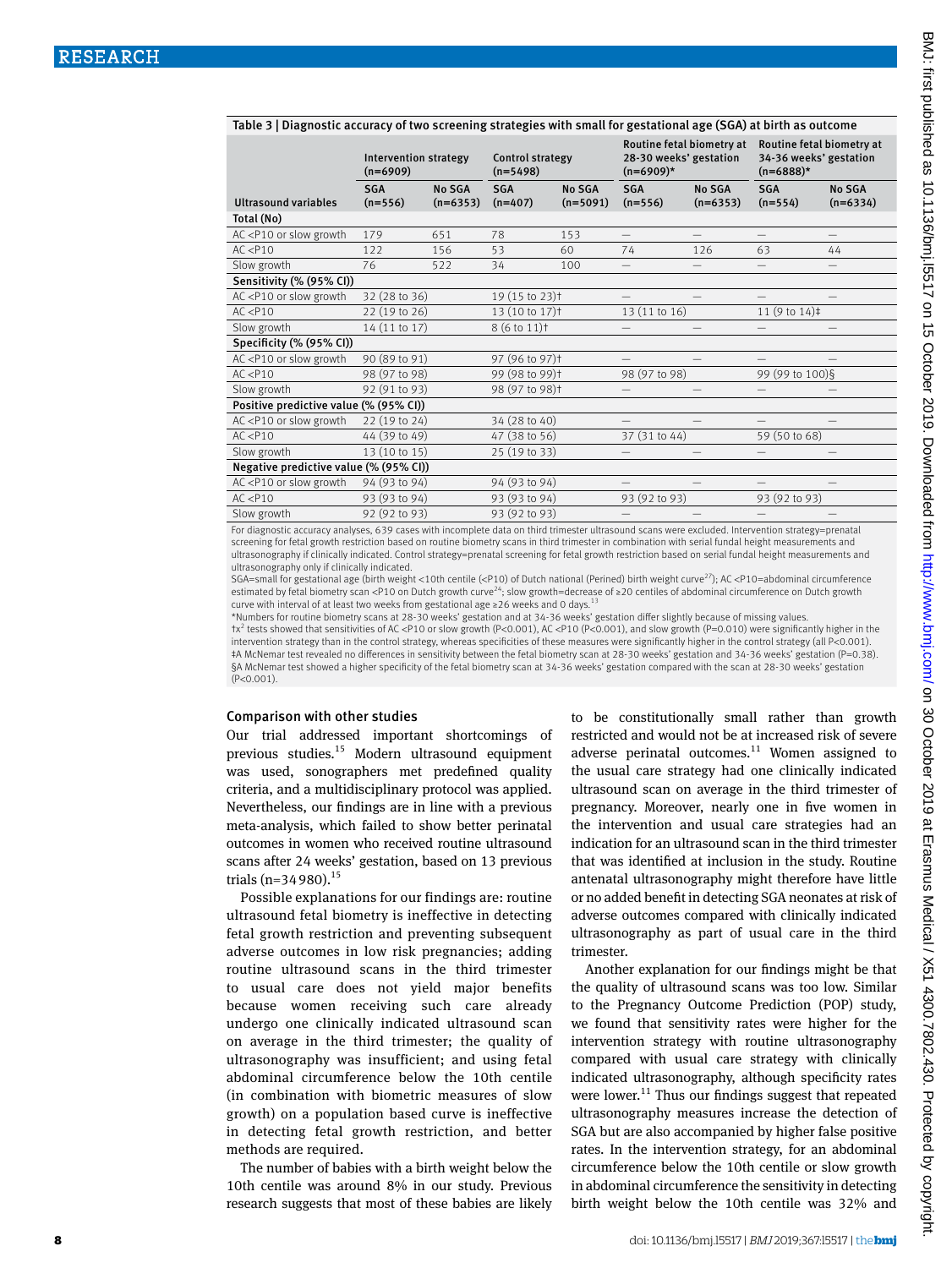| Table 4   Severe adverse perinatal (composite) outcome and secondary neonatal outcomes              |           |                      |                       |                                         |                                           |  |  |  |
|-----------------------------------------------------------------------------------------------------|-----------|----------------------|-----------------------|-----------------------------------------|-------------------------------------------|--|--|--|
|                                                                                                     |           | No, No of events (%) |                       | Odds ratio                              | <b>Adjusted odds ratios</b>               |  |  |  |
|                                                                                                     |           | Intervention         | Control               | (95% CI) or                             | or $\beta$ linear regression              |  |  |  |
| <b>Perinatal and neonatal outcomes</b>                                                              | Total No* | strategy             | strategy              | P valuet                                | coefficient (95% CI)#                     |  |  |  |
| Severe adverse perinatal outcome                                                                    |           |                      |                       |                                         |                                           |  |  |  |
| Composite of severe adverse perinatal outcome§                                                      | 12993     | 7040, 118 (1.7)      | 5953, 106 (1.8)       | $0.94$ (0.72 to 1.23)                   | 0.88 (0.70 to 1.20)                       |  |  |  |
| Perinatal death, 28 weeks' gestational age to 7 days postnatal:                                     | 13043     | 7066, 14 (0.2)       | 5977, 15 (0.3)        | 0.79 (0.38 to 1.64) NA                  |                                           |  |  |  |
| Antepartum death                                                                                    |           | 8(0.1)               | 9(0.2)                |                                         |                                           |  |  |  |
| Intrapartum death                                                                                   |           | 1(0)                 | 0(0)                  |                                         |                                           |  |  |  |
| Neonatal death, 0-7 days postnatal                                                                  |           | 5(0.1)               | 6(0.1)                |                                         |                                           |  |  |  |
| Apgar score <4 at five minutes                                                                      | 13039     | 7066, 21 (0.3)       | 5976, 27 (0.5)        | $0.66$ (0.37 to 1.16)                   | <b>NA</b>                                 |  |  |  |
| Impaired consciousness                                                                              | 12995     | 7040, 7 (0.1)        | 5955, 9 (0.2)         | $0.66$ (0.25 to 1.77)                   | <b>NA</b>                                 |  |  |  |
| Asphyxia (cord blood arterial base excess ≤12 mmol/L)                                               | 13012     | 7047, 74 (1.1)       | 5965, 70 (1.2)        | $0.89$ (0.64 to 1.24)                   | 0.88 (0.62 to 1.23)                       |  |  |  |
| Seizures on $\geq 2$ occasions <72 hours after birth                                                | 12997     | 7041, 6 (0.1)        | 5956, 6 (0.1)         | $0.85$ (0.27 to 2.62)                   | <b>NA</b>                                 |  |  |  |
| Assisted ventilation >24 hours by endotracheal tube <72 hours after birth                           | 12997     | 7040, 27 (0.4)       | 5957, 19 (0.3)        | 1.20 (0.67 to 2.17)                     | <b>NA</b>                                 |  |  |  |
| Septicaemia ascertained by blood culture                                                            | 12997     | 7041, 7(0.1)         | 5956, 4 (0.1)         | 1.48 (0.43 to 5.06)                     | <b>NA</b>                                 |  |  |  |
| Meningitis ascertained by cerebrospinal fluid culture                                               | 12997     | 7041, 1(0)           | 5956, 2 (0)           | 0.60                                    | <b>NA</b>                                 |  |  |  |
| Bronchopulmonary dysplasia: need for oxygen ≥36 weeks' gestational age,<br>confirmed by radiography | 12997     | 7041, 0(0)           | 5956, 1 (0)           | 0.46                                    | <b>NA</b>                                 |  |  |  |
| Intraventricular haemorrhage grade 3 or 4, confirmed by ultrasonography/<br>autopsy                 | 12995     | 7041, 0(0)           | 5954, 1(0)            | 0.46                                    | <b>NA</b>                                 |  |  |  |
| Cystic periventricular leucomalacia, confirmed by ultrasonography/autopsy                           | 12997     | 7041, 0 (0)          | 5956, 0 (0)           | <b>NA</b>                               | <b>NA</b>                                 |  |  |  |
| Necrotising enterocolitis, confirmed by radiography/surgery/autopsy                                 | 12997     | 7041, 1(0)           | 5956, 1 (0)           | <b>NA</b>                               | <b>NA</b>                                 |  |  |  |
| Secondary neonatal outcome                                                                          |           |                      |                       |                                         |                                           |  |  |  |
| Mean (SD) birth weight (g)                                                                          | 13035     | 7065, 3478 (518)     | 5970, 3487 (511) 0.35 |                                         | $-1.75$ ( $-20.3$ to 16.8)                |  |  |  |
| SGA at birth                                                                                        | 13007     | 7046, 572 (8.1)      | 5961, 447 (7.5)       | 1.09 (0.96 to 1.24)                     | 1.03 (0.90 to 1.18)                       |  |  |  |
| LGA at birth                                                                                        | 13007     | 7046, 748 (10.6)     | 5961, 640 (10.7)      | 0.99 (0.88 to 1.10) 0.98 (0.87 to 1.10) |                                           |  |  |  |
| Mean (SD) gestational age at birth (weeks)                                                          | 13043     | 7066, 39.7 (1.61)    | 5977, 39.7 (1.57)     | 0.98                                    | $0.02$ (-0.04 to 0.07)                    |  |  |  |
| Prematurity (<37 weeks):                                                                            | 13043     | 7066, 283 (4.0)      | 5977, 251 (4.2)       |                                         | $0.95$ (0.80 to 1.13) 0.93 (0.77 to 1.12) |  |  |  |
| 32-37 weeks                                                                                         |           | 249(3.5)             | 225(3.8)              |                                         |                                           |  |  |  |
| <32 weeks                                                                                           |           | 34(0.5)              | 26(0.4)               |                                         |                                           |  |  |  |
| Neonatal death, 8-28 days after birth¶                                                              | 1520      | 759, 1(0.1)          | 761, 1(0.1)           | <b>NA</b>                               | <b>NA</b>                                 |  |  |  |
| Detection of congenital abnormalities                                                               | 13038     | 7062, 167 (2.4)      | 5976, 117 (2.0)       | 1.21 (0.96 to 1.54) 0.97 (0.74 to 1.26) |                                           |  |  |  |

Presented outcome variables were prespecified in the Netherlands Trial Registry (NTR4367).

NA=not applicable (numbers too small); SGA=small for gestational age (birth weight <10th centile (<P10) of Dutch (Perined) birth weight curve<sup>27</sup>); LGA=large for gestational age (birth weight >P90 of Dutch (Perined) birth weight curve<sup>27</sup>).

\*Numbers differ because of missing values.

†P values based on independent *t* tests for continuous outcome variables and Fisher's exact tests for categorical variables because of empty cells or expected cell counts <5.

‡Adjusted odds ratios and 95% confidence intervals were calculated by multilevel, multivariable logistic regression adjusted for clustering and for potential confounders, including maternal age; body mass index; smoking, alcohol, or recreational drug use; and midwifery practice size; parity; educational level; employment status; marital status; and sex of infant. In the various multilevel, multivariable models, the amount of missing values for potential confounders was ≤4.4%.

§One or more of perinatal death, Apgar score <4 at five minutes, impaired consciousness, asphyxia, seizures, >24 hour assisted ventilation, haemorrhage; meningitis, bronchopulmonary dysplasia, intraventricular haemorrhage, cystic periventricular leucomalacia, or necrotising enterocolitis.

¶Information based only on hospital records.

the positive predictive value was 22%. The positive predictive value of an abdominal circumference below the 10th centile was higher for the second routine scan (59%) at 34-36 weeks' gestation than for the first scan at 28-30 weeks' gestation (37%), whereas negative predictive values were similar, in line with the findings of the POP study.<sup>11</sup> Thus late third trimester scans seem to have more diagnostic accuracy than earlier ones. Also, sensitivity was 22% for an abdominal circumference below the 10th centile in the intervention strategy, similar to the findings of a large nationwide French population based study  $(n=14100)$ .<sup>9</sup> Single centre studies with smaller sample sizes, however, showed better accuracy, which might be because a limited number of dedicated sonographers performed the ultrasound scans.<sup>11 16</sup> Sensitivity and specificity rates vary with the prevalence of disease. $34$ As our study was conducted in a low risk population, a lower sensitivity and higher specificity might be expected than in the general population. Although the accuracy of ultrasonography in detecting low birth weight is higher than that of fundal height measurement, systematic errors in the prediction of

SGA neonates using fetal abdominal circumference or estimated fetal weight limit its accuracy because these predictions are based on an estimation with an algorithm.35 Nevertheless, even if not used routinely, fetal biometry is frequently performed. Although quality assurance systems have been developed for the anomaly scan, much less attention is paid to developing systems to guarantee the quality of fetal biometry in the third trimester.<sup>36</sup> Given that low birth weight is associated with adverse perinatal outcomes, the quality of fetal biometry should be maintained to the highest standard.

Even if the quality of ultrasonography is improved, the most appropriate screening test for fetal growth restriction is not clear. The centiles for measurements of fetal biometry, estimated fetal weight and birth weight, depend on the charts used. Some growth charts are universal and prescriptive, which means they show optimal growth in a healthy population, whereas others are customised for maternal characteristics, such as parity and ethnicity. So far, a consensus on the best charts for fetal growth and birth weight has not been reached. $37$  A recent large retrospective study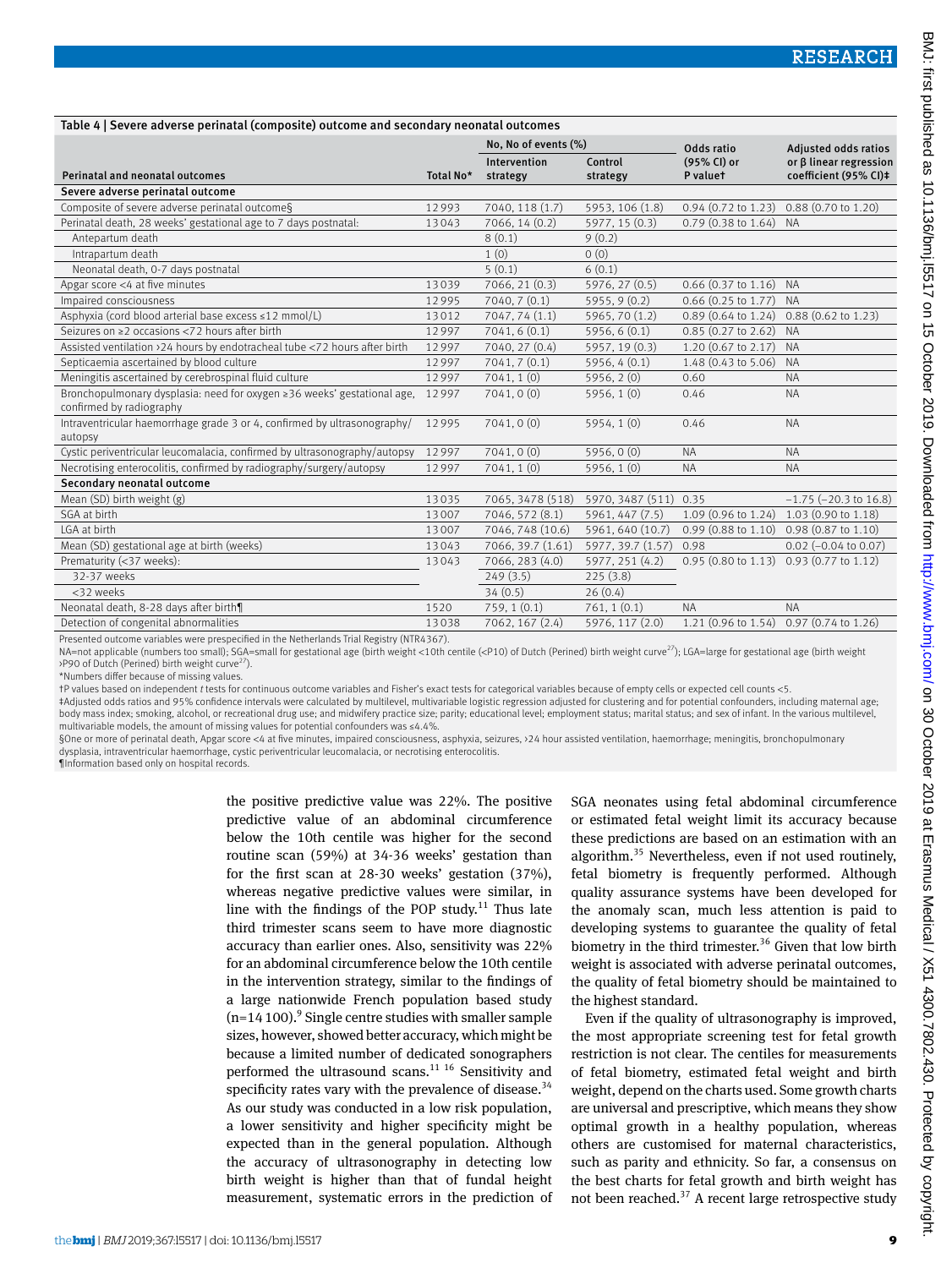### Table 5 | Maternal outcomes and peripartum interventions

|                                                              |           | No, No of events (%)  |                         | Odds ratio (95% CI) or        | Adjusted odds ratio       |
|--------------------------------------------------------------|-----------|-----------------------|-------------------------|-------------------------------|---------------------------|
| Maternal outcomes and peripartum interventions               | Total No* | Intervention strategy | <b>Control strategy</b> | P value                       | (95% CI)                  |
| Peripartum interventions and mode of delivery                |           |                       |                         |                               |                           |
| Composite of spontaneous vaginal birth without intervention# | 12490     | 6663, 2974 (44.6)     | 5827, 2650 (45.5)       | $0.97$ (0.90 to 1.04)         | 1.00 (0.92 to 1.08)       |
| Induction of labour§                                         | 12984     | 7034, 1118 (15.9)     | 5950, 813 (13.7)        | 1.19(1.08 to 1.32)            | 1.16 (1.04 to 1.30)       |
| Vacuum or forceps assisted birth                             | 13044     | 7065, 538 (7.6)       | 5979, 506 (8.5)         | $0.89(0.79 \text{ to } 1.01)$ | 0.90 (0.78 to 1.04)       |
| Caesarean section:                                           | 13044     | 7065                  | 5979                    | $1.01(0.91 \text{ to } 1.12)$ | $1.00$ (0.90 to $1.11$ )  |
| Primary                                                      |           | 414(5.9)              | 342(5.7)                |                               |                           |
| Secondary                                                    |           | 555(7.9)              | 472(7.9)                |                               |                           |
| Total                                                        |           | 969(13.7)             | 814 (13.6)              |                               |                           |
| Augmentation of labour                                       | 12713     | 6894, 1902 (27.6)     | 5819, 1839 (31.6)       | $0.82$ (0.76 to 0.89)         | $0.78$ $(0.71$ to $0.85)$ |
| Pharmacological pain relief                                  | 12337     | 6582, 2786 (42.3)     | 5755, 2378 (41.3)       | 1.04 (0.97 to 1.12)           | $1.02$ (0.94 to $1.11$ )  |
| Maternal peripartum morbidity and mortality                  |           |                       |                         |                               |                           |
| Composite outcome of maternal morbidity/mortality            | 11787     | 6327, 1123 (17.7)     | 5460, 910 (16.7)        | $1.08(0.98 \text{ to } 1.19)$ | 1.06 (0.95 to 1.18)       |
| Maternal death, up to 42 days after birth                    | 13044     | 7065, 0(0)            | 5979, 0 (0)             | <b>NA</b>                     | <b>NA</b>                 |
| Hypertensive disorders                                       | 11638     | 6235, 539 (8.6)       | 5403, 445 (8.2)         | 1.05 (0.93 to 1.20)           | 1.06(0.91; 1.22)          |
| Postpartum haemorrhage                                       | 13044     | 7065, 472 (6.7)       | 5979, 402 (6.7)         | $0.99$ (0.87 to 1.14)         | $0.98$ (0.85 to 1.14)     |
| Third or fourth degree perineal trauma                       | 13044     | 7065, 186 (2.6)       | 5979, 134 (2.2)         | 1.18 (0.94 to 1.48)           | 1.17 (0.92 to 1.47)       |
| Other secondary maternal outcomes                            |           |                       |                         |                               |                           |
| Birth in obstetrician led care                               | 13018     | 7047, 4580 (65.0)     | 5971, 3778 (63.3)       | 1.08 (1.00 to 1.16)           | 1.05 (0.96 to 1.14)       |
| Non-cephalic presentation at start of labour                 | 12922     | 6998, 203 (2.9)       | 5924, 198 (3.3)         | $0.86$ (0.71 to 1.05)         | $0.87$ (0.71 to 1.07)     |

Presented outcome variables were prespecified in the Netherlands Trial Registry (NTR4367) except for hypertension and pre-eclampsia, which were combined into one variable—that is, hypertensive disorders were defined as a diastolic blood pressure ≥95 mm Hg with or without proteinuria or ≥90 mm Hg with proteinuria, because of the small number of cases (n=12) with proteinuria and diastolic blood pressure ≥90 mm Hg.

NA=not applicable (numbers were too small).

\*Total numbers differ because of missing values.

†Adjusted odds ratios and 95% confidence intervals were calculated by multilevel, multivariable logistic regression adjusted for clustering, midwifery practice size (potential fixed factor), and potential confounders, including maternal age; body mass index; smoking, alcohol, or recreational drug use; parity; educational level; employment status; marital status; sex of infant; and midwifery practice size. In the various multilevel, multivariable models, the amount of missing values for potential confounders was ≤4.4%.

‡Defined as spontaneous vaginal birth, without induction or augmentation of labour, and with no drug pain relief, vacuum or forceps assisted birth, or caesarean section.

§Based on available data (n=12 971) for both induction of labour and prematurity status, labour was induced in 12% (n=33) of 283 premature infants in the intervention strategy and 12% (n=29) of 251 premature infants in the control strategy.

¶Composite outcome was one or more of maternal peripartum death within 42 days after delivery, maternal hypertension (with or without proteinuria), postpartum haemorrhage, and third or fourth degree perineal trauma.

> showed an increase in identifying the risk of stillbirth when customised fetal growth charts were used.<sup>38</sup> Nonetheless, in the prospective POP study, compared with universal charts, customised charts did not result in an increased association between estimated fetal weight below the 10th centile and neonatal morbidity.<sup>11</sup> Before the start of our study, the Royal Dutch Association of Midwives issued guidelines on fetal growth restriction and recommended customised fetal growth curves. Technical difficulties prevented integration of this approach into many midwifery practices, whereas hospitals did not use customised curves. The applied multidisciplinary protocol therefore recommended serial measurements of fundal height but not plotting them on customised growth curves.

> Even if birth weight can be estimated accurately, many small babies are constitutionally small but healthy.<sup>11</sup> In the POP study, about  $70\%$  of fetuses with an estimated fetal weight below the 10th centile were not growth restricted and had similar perinatal outcomes compared to those with a greater estimated fetal weight. $11$  Disadvantages associated with routine ultrasound scans in the third trimester might be increased levels of emotional distress in women because of an inaccurate suspicion of fetal growth restriction and increased exposure to additional diagnostic tests, monitoring, and obstetric interventions.<sup>39</sup> 40</sup> That the incidence of most obstetric interventions was not significantly different between the groups is reassuring but we found a higher incidence of induction of labour

associated with the intervention strategy, with no evidence of better perinatal outcomes. A study also showed that a suspicion of SGA was associated with a higher incidence of initiated delivery by the provider.<sup>9</sup> The incidence of augmentation of labour was lower in the intervention strategy. Oxytocin would, however, have been used as part of the induction of labour strategy but this would not have been recorded separately in the Perined database. Inducing labour artificially is more invasive than augmentation of labour that has started spontaneously, and overuse of induction of labour in the absence of clear beneficial effects is a growing concern.<sup>41 42</sup> Overall, the findings of this pragmatic trial do not support a policy of routine ultrasound screening in the third trimester for low risk pregnant women to reduce severe adverse perinatal outcomes.

As estimated fetal weight and abdominal circumference alone are not good markers of fetal growth restriction, more sensitive methods are needed. These include other ultrasound markers of fetal compromise, such as Doppler indices.<sup>18</sup> The POP study showed that the combination of ultrasonography in the third trimester and measurement of placental biomarkers in the mother's blood (the soluble fmslike tyrosine kinase 1:placental growth factor ratio) strongly predicted adverse pregnancy outcomes related to fetal growth restriction, suggesting that biomarkers might be useful in detecting growth restriction. $43$ Moreover, women are aware of fetal movements, which are a sign of fetal wellbeing. A change in fetal activity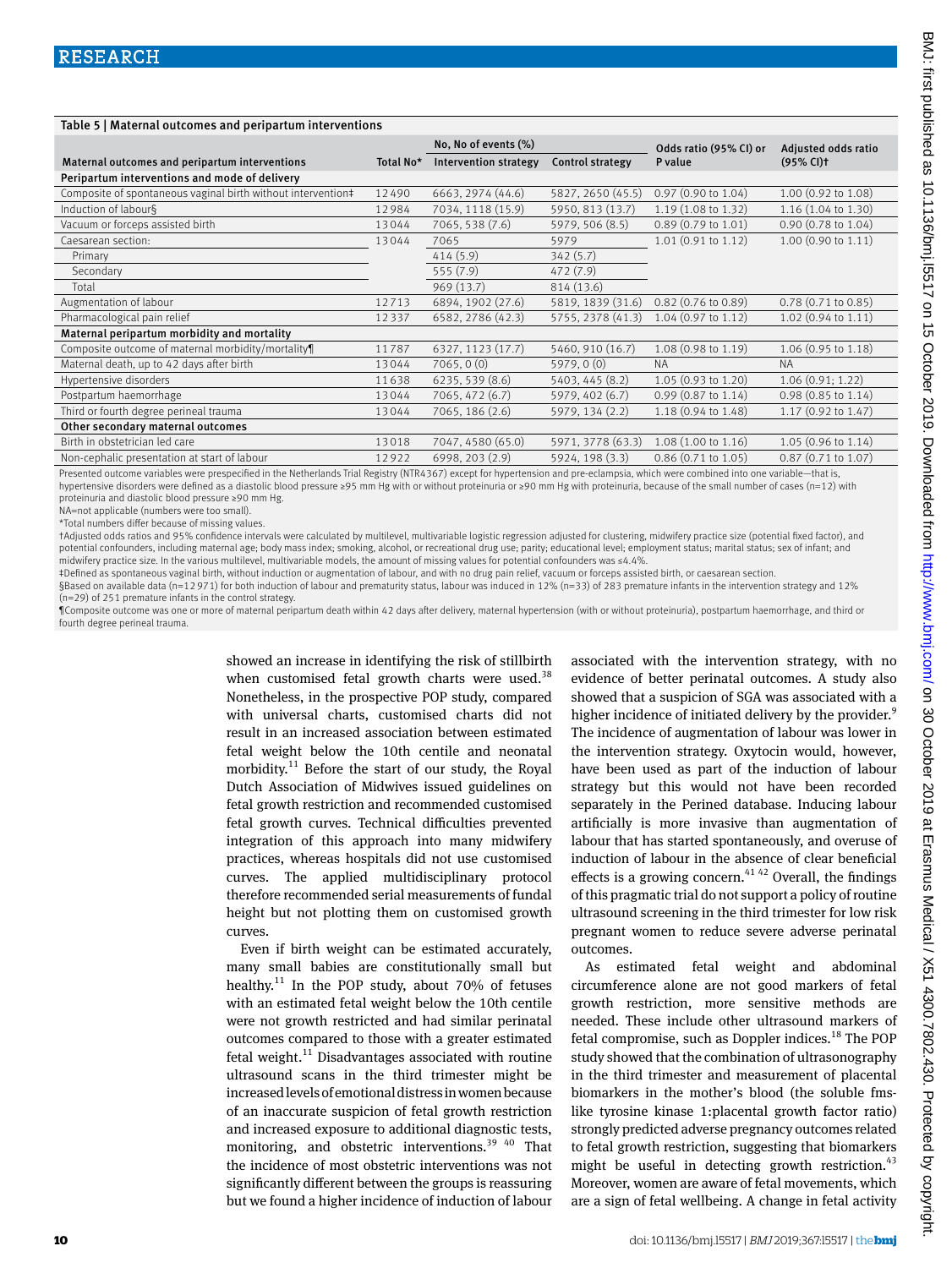might be a sign of fetal growth restriction.<sup>44</sup> Fetal death, often associated with fetal growth restriction, is usually preceded by reduced fetal movements.<sup>44</sup> More research is needed, however, to determine what type of information women should receive about the wellbeing of the fetus. $44$  Further research is also needed to address the histopathological mechanisms that might underlie the association between fetal growth restriction and perinatal death, including sudden intrauterine unexplained death, and to improve preventive strategies.<sup>45 46</sup>

#### Strengths and limitations of this study

Our study has strengths and limitations. The cluster randomised design controlled for unknown confounders at the cluster level and limited contamination between the study strategies, which might occur in individual randomised trials. The stepped wedge design reduced confounding owing to differences between midwifery practices because each practice applied the control and intervention strategy for some of the time. Sonographers met predefined quality criteria, and a multidisciplinary protocol was developed for detecting and managing fetal growth restriction to achieve the best quality care possible in a pragmatic nationwide study.<sup>13 20</sup>

We did not achieve our required sample size of 15000 women. Owing to the stepped wedge design, it was not possible to extend the data collection period because the midwifery practices had adopted the intervention strategy at the end of the study period. We cannot therefore completely rule out that the study lacked the statistical power to determine if routine ultrasonography has a beneficial or harmful effect on perinatal outcomes compared with usual care. Although we found a difference of only 0.1% between the two strategies, it is unlikely that this difference would have met the preset meaningful difference of 0.54% had the sample size been larger. Also, we used registration data as an initial screening for potential severe adverse perinatal outcomes. Information was also obtained from many hospital records, but for most women only routine registration data for adverse outcomes were available. Because of the inherent limitations of these data, several outcomes might have been misclassified as normal, resulting in an underestimation of the primary outcome for both strategies. But we do not expect that this has biased the comparison between the two strategies as the incidence of adverse outcomes was similar to our estimations. Furthermore, because of the collinearity of time of inclusion period and study condition, we were unable to adjust for time. The effect estimates of our main analyses might therefore be overestimated.

Finally, our study was conducted in one country (the Netherlands) where primary antenatal care of uncomplicated pregnancies is provided by midwives who are educated, trained, and officially registered as independent health practitioners. $^{21}$  When risk factors or complications occur, women are referred to obstetrician led care. For about 90% of women in the

Netherlands, antenatal care is midwife led initially, and about 50% of women start labour in midwife led care.<sup>26</sup> Also, most of the recommendations of the multidisciplinary protocol for diagnosing and managing suspected fetal growth restriction in our study are similar to international guidelines in other countries (eg, the Royal College of Obstetricians and Gynaecologist),  $25$  making our results relevant to low risk populations in other international care contexts.

#### Conclusions

Our pragmatic nationwide trial found that routine ultrasonography in the third trimester of pregnancy and with a multidisciplinary protocol for detecting and treating fetal growth restriction was associated with a moderately increased antenatal detection of SGA neonates and induction of labour. This strategy was not, however, associated with a reduction in the incidence of severe adverse perinatal outcomes in low risk pregnancies compared with usual care including clinically indicated ultrasonography. Based on our findings, we cannot recommend routine ultrasonography in the third trimester in low risk pregnancies. Challenges for future research are to identify the most appropriate fetal growth and birth weight charts and to develop more sensitive and effective methods to detect fetal growth restriction. Such methods include other ultrasound markers of fetal compromise, maternal and placental biomarkers, and maternal awareness of fetal wellbeing.

#### AUTHOR AFFILIATIONS

<sup>1</sup> Amsterdam University Medical Centre, Vrije Universiteit Amsterdam, Department of Midwifery Science, AVAG/Amsterdam Public Health, Van der Boechhorststraat 7, 1081 BT Amsterdam, Netherlands

2 Dutch Professional Organisation of Sonographers, Woerden, Netherlands

<sup>3</sup> Amsterdam University Medical Centre, University of Amsterdam, Department of Obstetrics and Gynaecology, Amsterdam Reproduction and Development, Amsterdam, Netherlands

4 Amsterdam University Medical Centre, Vrije Universiteit Amsterdam, Department of Epidemiology and Biostatistics, Amsterdam Public Health, Amsterdam, Netherlands

5 Amsterdam University Medical Centre, Vrije Universiteit Amsterdam, Department of General Practice and Elderly Care Medicine, Amsterdam Public Health, Amsterdam, Netherlands

6 Department of Obstetrics and Gynaecology, Erasmus Medical University Centre, Rotterdam, Netherlands

We thank the participating women, midwives, obstetricians, sonographers, IRIS study data management and research assistants team, and staff at participating midwifery practices and hospitals in the Netherlands; Inge Zonneberg, Wessel Ganzevoort, and Sanne Gordijn for their medical advice during the development of the case report forms for the hospital record data collection; Tony Sheldon for the language editing of the manuscript; and the Perinatal Registry of the Netherlands (Perined) for the use of their database.

The IRIS study group: Anneloes L van Baar, Utrecht University, Utrecht, Netherlands; Joke M J Bais, Medical Centre Alkmaar, Alkmaar, Netherlands; Gouke J Bonsel, University Medical Centre Utrecht, Utrecht, Netherlands; Judith E Bosmans, VU University Amsterdam, Amsterdam, Netherlands; Jeroen van Dillen, Radboud University Medical Centre, Nijmegen, Netherlands; Noortje T L van Duijnhoven, Radboud University Medical Centre, Nijmegen, Netherlands; William A Grobman, Northwestern University, Chicago, IL, USA; Henk Groen, University of Groningen, Groningen, Netherlands; Chantal W P M Hukkelhoven, Wageningen University and Research, Wageningen, Netherlands; Trudy Klomp, Amsterdam University Medical Centre/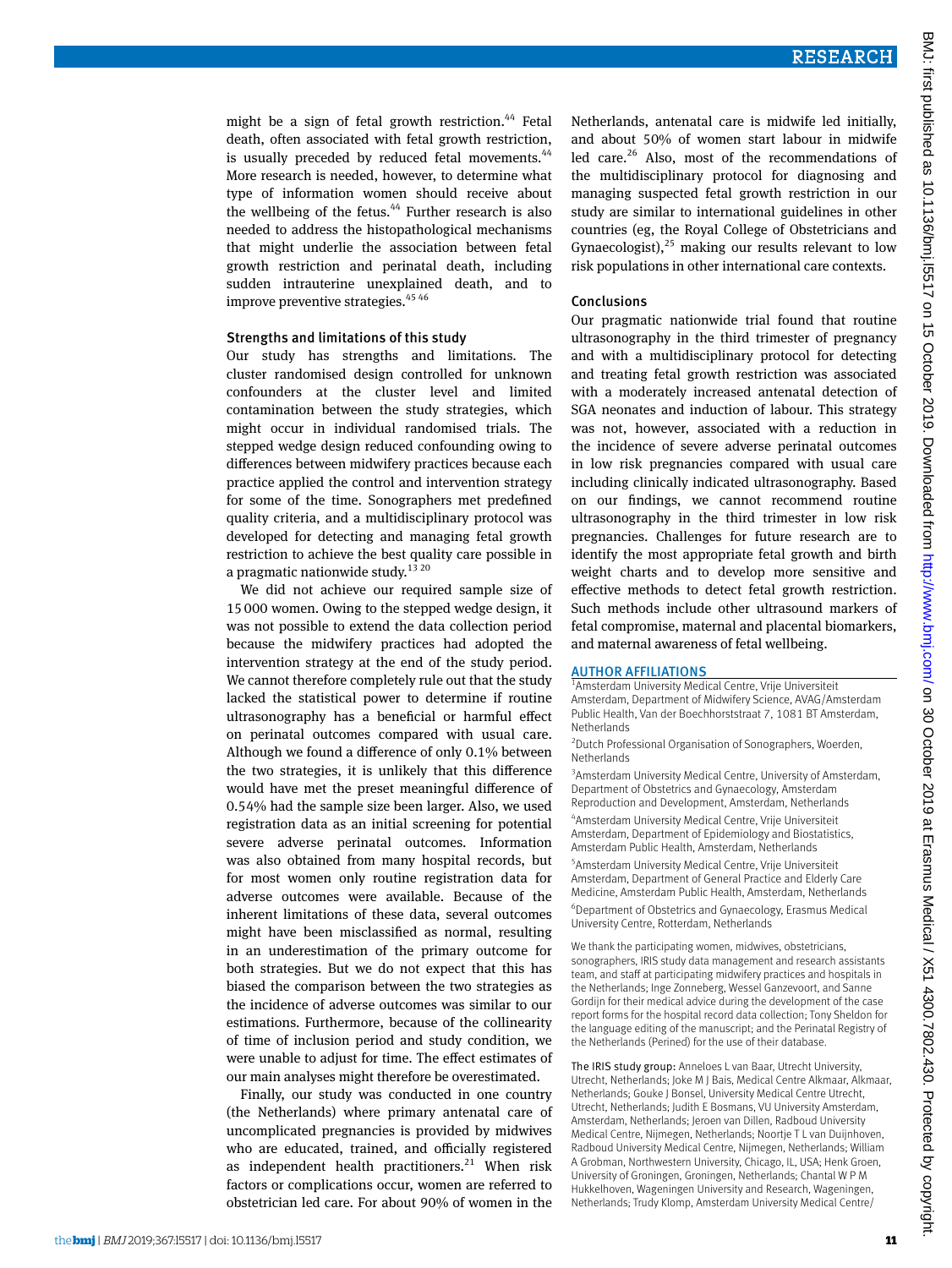AVAG, Amsterdam, Netherlands; Marjolein Kok, Amsterdam University Medical Centre, Amsterdam, Netherlands; Marlou L de Kroon, University of Groningen, Groningen, Netherlands; Maya Kruijt, Dutch Society of Obstetrics and Gynaecology NVOG, Utrecht, Netherlands; Anneke Kwee, University Medical Centre Utrecht, Utrecht, Netherlands; Sabina Ledda, Midwifery practice het Palet/ BEN, Rotterdam, Netherlands; Harry N Lafeber, Amsterdam University Medical Centre, Netherlands; Jan M M van Lith, Leiden University Medical Centre, Leiden, Netherlands; Ben Willem Mol, University of Adelaide, Adelaide, Australia; Bert Molewijk, Amsterdam University Medical Centre, Amsterdam, Netherlands; Marianne Nieuwenhuijze, Academie Verloskunde Maastricht, Maastricht, Netherlands; Guid Oei, Maxima Medical Centre, Eindhoven, Netherlands; Cees Oudejans, Amsterdam University Medical Centre, Amsterdam, Netherlands; K Marieke Paarlberg, Gelre Hospitals, location Apeldoorn, Netherlands; Aris T Papageorghiou, University of Oxford, Oxford, UK; Uma M Reddy, Yale University, New Haven, CT, USA; Paul De Reu, Prenataal Screenigscentrum "de Meierij," Eindhoven, Netherlands; Marlies Rijnders, TNO, Leiden, Netherlands; Alieke de Roon-Immerzeel, Royal Dutch Organisation of Midwives, Netherlands; Connie Scheele, University Medical Centre Utrecht/BEN, Utrecht, Netherlands; Sicco A Scherjon, University Medical Centre Groningen, Groningen, Netherlands; Rosalinde Snijders, Amsterdam University Medical Centre, Amsterdam, Netherlands; Marc E Spaanderman, University Medical Centre Maastricht, Maastricht, Netherlands; Pim W Teunissen, Amsterdam University Medical Centre, Amsterdam, Netherlands; Hanneke W Torij, Rotterdam University of Applied Sciences, Rotterdam, Netherlands; Tanja G Vrijkotte, Amsterdam University Medical Centre, Amsterdam, Netherlands; Myrte Westerneng, Amsterdam University Medical Centre, Amsterdam, Netherlands Kristel C Zeeman, University of Amsterdam, Amsterdam, Netherlands; and Jun Jim Zhang, Shanghai Jiao Tong University School of Medicine, Shanghai, China.

Contributors: JH and VV contributed equally to the manuscript and are first authors. AdJ, AF, HEvdH, PJ, VV, and EP conceived and designed the study. AdJ, PJ, LV, VV, and JH were involved in the development, implementation, or data collection of the study. JH, JW, and VV conducted data analyses. JH, VV, and AdJ drafted the manuscript and interpreted the results. All authors critically revised the manuscript for important intellectual content, approved its final version, and agree to be accountable for all aspects of the work presented in this manuscript. AdJ is the guarantor. The corresponding author attests that all listed authors meet authorship criteria and that no others meeting the criteria have been omitted.

Funding: This study was supported by a grant from the Netherlands Organisation for Health Research and Development (ZonMw; grant No 209030001). This funding source had no role in study design, data collection, data analysis, data interpretation, writing of the scientific article, or the decision to submit the paper for publication.

Competing interests: All authors have completed the ICMJE uniform disclosure form at [www.icmje.org/coi\\_disclosure.pdf](http://www.icmje.org/coi_disclosure.pdf) and declare: for the current study (the IRIS study), AdJ and JW received funding from the Netherlands Organisation for Health Research and Development; no financial relationships with any organisations that might have an interest in the submitted work in the previous three years; no other relationships or activities that could appear to have influenced the submitted work.

Ethical approval: The IRIS study was approved by the Dutch Institutional Review Board of the VU Medical University Centre Amsterdam (reference No 2013.409).

Data sharing: No additional data available.

The manuscript's guarantor (AdJ) affirms that this manuscript is an honest, accurate, and transparent account of the study being reported; that no important aspects of the study have been omitted; and that any discrepancies from the study as planned have been explained.

This is an Open Access article distributed in accordance with the Creative Commons Attribution Non Commercial (CC BY-NC 4.0) license, which permits others to distribute, remix, adapt, build upon this work non-commercially, and license their derivative works on different terms, provided the original work is properly cited and the use is noncommercial. See: [http://creativecommons.org/licenses/by-nc/4.0/.](http://creativecommons.org/licenses/by-nc/4.0/)

1 Figueras F, Gratacós E. Update on the diagnosis and classification of fetal growth restriction and proposal of a stage-based management protocol. *Fetal Diagn Ther* 2014;36:86-98. doi:10.1159/000357592

- 2 Crispi F, Crovetto F, Gratacos E, Intrauterine growth restriction and later cardiovascular function. *Early Hum Dev* 2018;126:23-7. doi:10.1016/j.earlhumdev.2018.08.013
- 3 Kesavan K, Devaskar SU. Intrauterine growth restriction: postnatal monitoring and outcomes. *Pediatr Clin North Am* 2019;66:403-23. doi:10.1016/j.pcl.2018.12.009
- Flenady V, Koopmans L, Middleton P, et al. Major risk factors for stillbirth in high-income countries: a systematic review and meta-analysis. *Lancet* 2011;377:1331-40. doi:10.1016/S0140- 6736(10)62233-7
- Frøen JF, Gardosi JO, Thurmann A, Francis A, Stray-Pedersen B. Restricted fetal growth in sudden intrauterine unexplained death. *Acta Obstet Gynecol Scand* 2004;83:801-7. doi:10.1111/j.0001- 6349.2004.00602.x
- Batalle D, Eixarch E, Figueras F, et al. Altered small-world topology of structural brain networks in infants with intrauterine growth restriction and its association with later neurodevelopmental outcome. *Neuroimage* 2012;60:1352-66. doi:10.1016/j. neuroimage.2012.01.059
- 7 NICE. Antenatal care for uncomplicated pregnancies. Clinical guideline [CG62], 2008. www.rcog.org.uk/en/guidelines-researchservices/guidelines/antenatal-care/
- 8 McCowan L, Horgan RP. Risk factors for small for gestational age infants. *Best Pract Res Clin Obstet Gynaecol* 2009;23:779-93. doi:10.1016/j.bpobgyn.2009.06.003
- 9 Monier I, Blondel B, Ego A, Kaminiski M, Goffinet F, Zeitlin J. Poor effectiveness of antenatal detection of fetal growth restriction and consequences for obstetric management and neonatal outcomes: a French national study. *BJOG* 2015;122:518-27. doi:10.1111/1471- 0528.13148
- 10 Marconi AM, Ronzoni S, Bozzetti P, Vailati S, Morabito A, Battaglia FC. Comparison of fetal and neonatal growth curves in detecting growth restriction. *Obstet Gynecol* 2008;112:1227-34. doi:10.1097/ AOG.0b013e31818bdc7e
- 11 Sovio U, White IR, Dacey A, Pasupathy D, Smith GCS. Screening for fetal growth restriction with universal third trimester ultrasonography in nulliparous women in the Pregnancy Outcome Prediction (POP) study: a prospective cohort study. *Lancet* 2015;386:2089-97. doi:10.1016/S0140-6736(15)00131-2
- 12 Gordijn SJ, Beune IM, Thilaganathan B, et al. Consensus definition of fetal growth restriction: a Delphi procedure. *Ultrasound Obstet Gynecol* 2016;48:333-9. doi:10.1002/uog.15884
- 13 Verfaille V, de Jonge A, Mokkink L, et al, IRIS study group. Multidisciplinary consensus on screening for, diagnosis and management of fetal growth restriction in the Netherlands. *BMC Pregnancy Childbirth* 2017;17:353. doi:10.1186/s12884-017-1513-3
- 14 Terwischa van Scheltinga JA, Scherjon SA, van Dillen J. *NVOG-richtlijn Foetale groeirestrictie (FGR).* [Dutch Association of Obstetrics and Gynaecology (NVOG)-guideline Fetal Growth Restriction (FGR)] Dutch Association of Obstetrics and Gynaecology, 2017.
- 15 Bricker L, Medley N, Pratt II, Routine ultrasound in late pregnancy (after 24 weeks' gestation). *Cochrane Database Syst Rev*  2015;(6):CD001451. doi:10.1002/14651858.CD001451.pub4
- 16 De Reu PA, Smits LJ, Oosterbaan HP, Nijhuis JG. Value of a single early third trimester fetal biometry for the prediction of birth weight deviations in a low risk population. *J Perinat Med* 2008;36:324-9. doi:10.1515/JPM.2008.057
- 17 Beentjes M, Roon-Immerzeel A, Zeeman K. *Opsporing van foetale groeivertraging KNOV-standaard.* [Detecting intrauterine growth restriction KNOV-standard] Utrecht, Netherlands: Koninklijke Nederlandse Organisatie van Verloskundigen (KNOV), 2013.
- 18 McCowan LM, Figueras F, Anderson NH. Evidence-based national guidelines for the management of suspected fetal growth restriction: comparison, consensus, and controversy. *Am J Obstet Gynecol* 2018;218(2S):S855-68. doi:10.1016/j.ajog.2017.12.004
- 19 Haynes B, Sacket DL, Gordon GH, et al. *Clinical epidemiology: how to do clinical practice research.* Lippincott Williams and Wilkins, 2016.
- 20 Henrichs J, Verfaille V, Viester L, et al, IRIS Study Group. Effectiveness and cost-effectiveness of routine third trimester ultrasound screening for intrauterine growth restriction: study protocol of a nationwide stepped wedge cluster-randomized trial in The Netherlands (The IRIS Study). *BMC Pregnancy Childbirth* 2016;16:310. doi:10.1186/ s12884-016-1104-8
- 21 Prins M. *Praktische verloskunde.* [Practical maternity care] Bohn Stafleu van Loghum, 2009. doi:10.1007/978-90-313-8144-9
- 22 NVOG. *Foetale echoscopie.* [Fetal ultrasonography] NVOG, 2009.
- 23 NVOG. *Foetale biometrie.* [Fetal biometry] NVOG, 2008.
- 24 Verburg BO, Steegers EA, De Ridder M, et al. New charts for ultrasound dating of pregnancy and assessment of fetal growth: longitudinal data from a population-based cohort study. *Ultrasound Obstet Gynecol* 2008;31:388-96. doi:10.1002/uog.5225
- 25 RCOG. *Small-for-gestational-age fetus, investigation and management (Green-top Guideline No 31).* Royal College of Obstetricians and Gynaecologists, 2013.